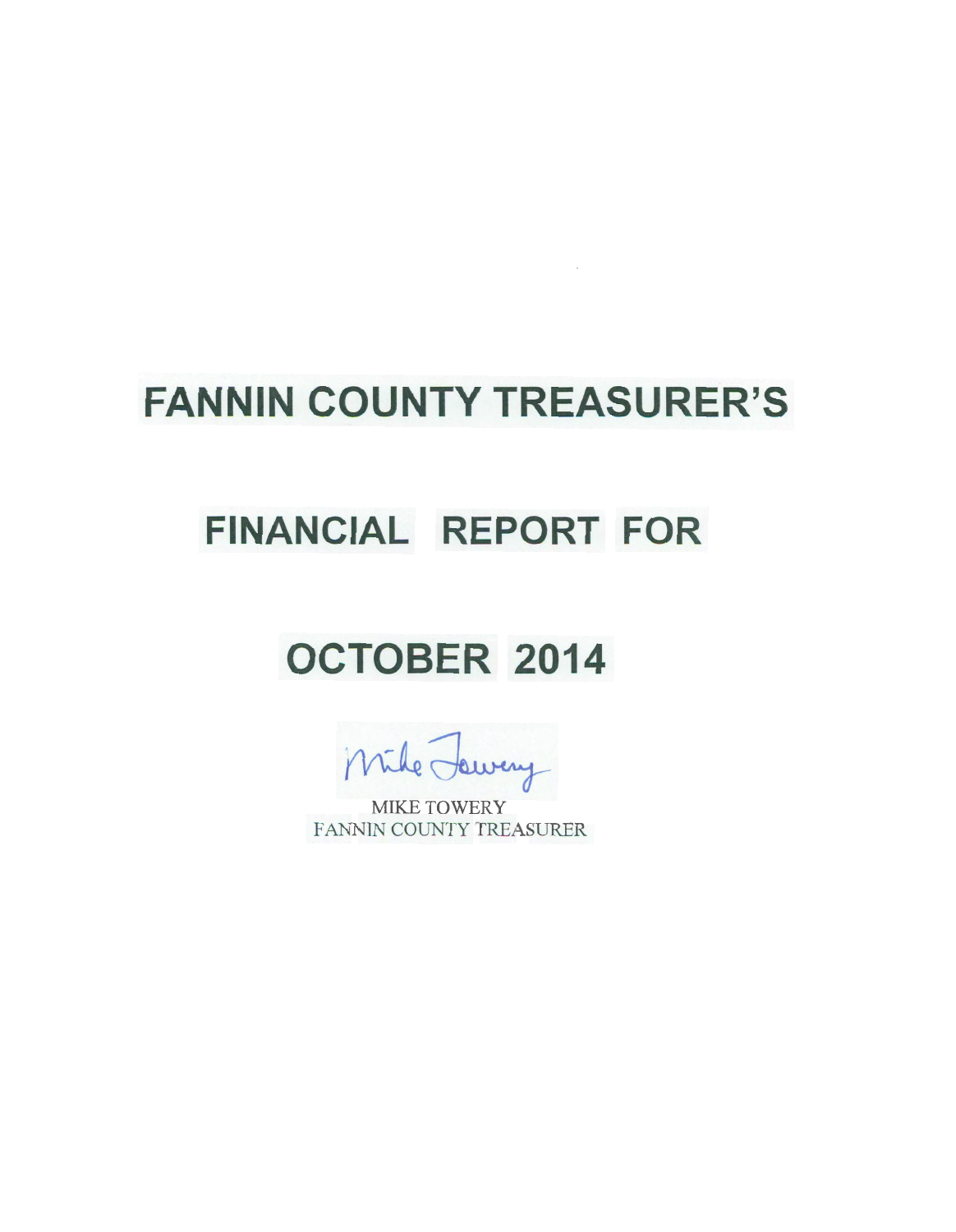| 11/12/2014<br>TIME: 09:53 AM |                                                                                                                                                                                                   | RECEIPT FILE LISTING |                                                                                                                                        | PAGE 1<br>PREPARER: 0007 |
|------------------------------|---------------------------------------------------------------------------------------------------------------------------------------------------------------------------------------------------|----------------------|----------------------------------------------------------------------------------------------------------------------------------------|--------------------------|
|                              | RECEIPT S RECEIVED FROM                                                                                                                                                                           | -------------        | RECEIVED POSTED NO DESCRIPTION                                                                                                         | AMOUNT                   |
|                              | 0000150001 P FANNIN COUNTY BAIL BONDS 10-01-2014 10-01-2014 01 Bond Settlement -#47679-Bryan<br>BANK:10-103-100 GENERAL-COMBINED FUNDS CHECKING MODE:10-352-201 BOND FORFEITURES                  |                      | TOTAL RECEIPT AMOUNT ----->                                                                                                            | 500.00<br>500,00         |
|                              | 0000150002 P COUNTY CLERK<br>BANK:36-103-136 D. A. FEE CASH ACCT.                                                                                                                                 |                      | 10-01-2014  10-01-2014  01 BLOOD DRAW - # 47603-SILMON<br>INCOME: 36-370-130 REFUNDS & MISCELLANEOUS<br>TOTAL RECEIPT AMOUNT ----->    | 24.00<br>24.00           |
|                              | 0000150003 P COUNTY CLERK<br>BANK: 36-103-136 D. A. FEE CASH ACCT.                                                                                                                                |                      | 10-01-2014  10-01-2014  01 BLOOD DRAW - # 47567 - HOSKINS<br>INCOME: 36-370-130 REFUNDS & MISCELLANEOUS<br>TOTAL RECEIPT AMOUNT -----> | 8.00<br>8.00             |
|                              | 0000150004 P COUNTY CLERK 10-01-2014 10-01-2014 01 BLOOD DRAW - #46918 - ESTELL<br>BANK: 36-103-136 D. A. FEE CASH ACCT.                                                                          |                      | INCOME: 36-370-130 REFUNDS & MISCELLANEOUS<br>TOTAL RECEIPT AMOUNT ----->                                                              | 1.76<br>1.76             |
|                              | 0000150005 P COUNTY CLERK 10-01-2014 10-01-2014 10-01-2014 01 BLOOD DRAW - #47658 - Montgomery<br>BANK:36-103-136 D. A. FEE CASH ACCT.                                                            |                      | INCOME: 36-370-130 REFUNDS & MISCELLANEOUS<br>TOTAL RECEIPT AMOUNT ----->                                                              | 20.00<br>20,00           |
|                              | 10-01-2014  10-01-2014  01 DISTRICT ATTORNEY FEES<br>0000150006 P D.A. TRUST FUND<br>BANK: 10-103-100 GENERAL-COMBINED FUNDS CHECKING                                                             |                      | INCOME:10-340-475 DISTRICT ATTORNEY FEES                                                                                               | 24.38                    |
|                              | BANK:10-103-100 GENERAL-COMBINED FUNDS CHECKING                                                                                                                                                   |                      | <b>02 POSTAL EXPENSES</b><br>INCOME:10-475-311 POSTAL EXPENSES<br>TOTAL RECEIPT AMOUNT ----->                                          | 45.36<br>69.74           |
|                              | 0000150007 P D.A. TRUST FUND 10-01-2014 10-01-2014 01 DISTRICT ATTORNEY FEES<br>BANK:36-103-136 D. A. FEE CASH ACCT.                                                                              |                      | INCOME: 36-340-475 DISTRICT ATTORNEY FEES<br>TOTAL RECEIPT AMOUNT ----->                                                               | 265.74<br>265.74         |
|                              | 0000150008 P F.C. TAX A/C -W/E 9-26-2014 10-01-2014 10-01-2014 01 COMMISSIONS ON CAR REGIST<br>BANK: 10-103-100 GENERAL-COMBINED FUNDS CHECKING<br>BANK: 21-103-100 R&B#1-COMBINED FUNDS CHECKING |                      | INCOME: 10-321-200 COMMISSIONS ON CAR REGIST<br>02 COUNTY'S ADDITIONAL \$10<br>INCOME: 21-321-300 COUNTY'S ADDITIONAL \$10             | 1,706.95<br>1,282.02     |
|                              | BANK:22-103-100 R&B#2- COMBINED FUNDS CHECKING                                                                                                                                                    |                      | 03 COUNTY'S ADDITIONAL \$10<br>INCOME: 22-321-300 COUNTY'S ADDITIONAL \$10<br>04 COUNTY'S ADDITIONAL \$10                              | 1,373.55<br>2,075.47     |
|                              | BANK:23-103-100 R&B#3-COMBINED FUNDS CHECKING                                                                                                                                                     |                      | INCOME: 23-321-300 COUNTY'S ADDITIONAL \$10<br>05 COUNTY'S ADDITIONAL \$10                                                             | 1,098.96                 |
|                              | BANK:24-103-100 R&B#4- COMBINED FUNDS CHECKING THE THOME:24-321-300 COUNTY'S ADDITIONAL \$10                                                                                                      |                      | TOTAL RECEIPT AMOUNT ----->                                                                                                            | 7,536.95                 |
|                              | 0000150009 P F.C. TAX A/C - W/E 9-26-2014 10-01-2014 10-01-2014 01 COMMISSION ON CAR TITLES<br>BANK: 10-103-100 GENERAL-COMBINED FUNDS CHECKING                                                   |                      | INCOME:10-321-250 COMMISSION ON CAR TITLES<br>TOTAL RECEIPT AMOUNT ----->                                                              | 825.00<br>825,00         |
|                              | 10-01-2014  10-01-2014  01 CULVERT<br>0000150010 P ROGER JACKSON<br>BANK: 22-103-100 R&B#2- COMBINED FUNDS CHECKING                                                                               |                      | INCOME: 22-370-145 REIMBURSEMENT OF MATERIALS<br>TOTAL RECEIPT AMOUNT ----->                                                           | 275.00<br>275.00         |
|                              | 0000150011 P KFYN-VISION MEDIA GROUP INC. 10-01-2014 10-01-2014 01 RADIO TOWER RENT-OCT.2014<br>BANK: 10-103-100 GENERAL-COMBINED FUNDS CHECKING                                                  |                      | INCOME:10-370-100 KFYN-RADIO TOWER RENT<br>TOTAL RECEIPT AMOUNT ----->                                                                 | 200.00<br>200.00         |
|                              | 0000150012 P F.C. APPRAISAL DISTRICT 10-01-2014 10-01-2014 01 CURRENT TAXES<br>BANK:10-103-100 GENERAL-COMBINED FUNDS CHECKING MODE:10-310-110 CURRENT TAXES                                      |                      |                                                                                                                                        | 4,808.18                 |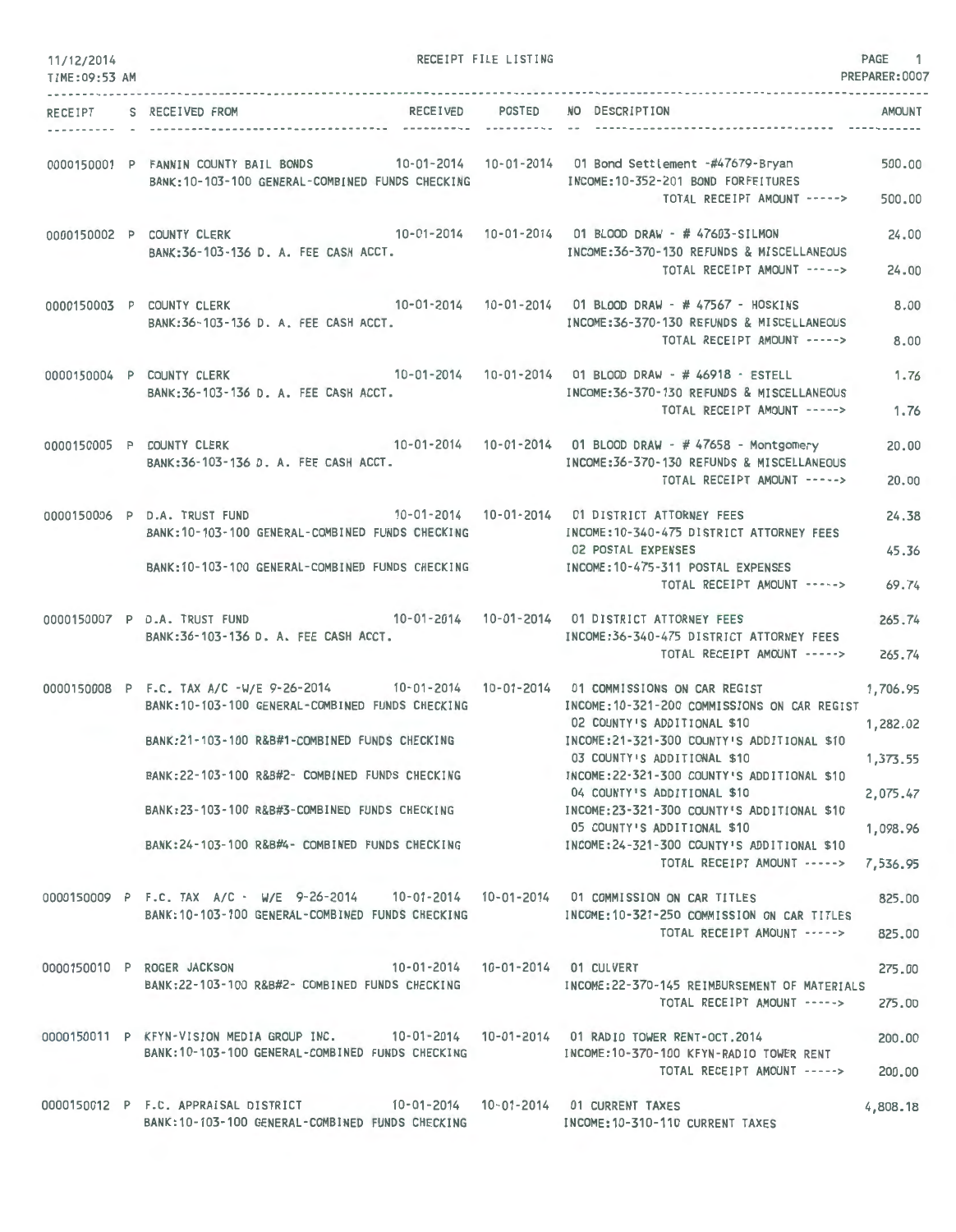#### 11/12/2014 TIME:09:53 AM

#### RECEIPT FILE LISTING **PAGE** 2

|  | RECEIPT S RECEIVED FROM                                                                                                                    | RECEIVED POSTED | NO DESCRIPTION                                                                                   | <b>AMOUNT</b> |
|--|--------------------------------------------------------------------------------------------------------------------------------------------|-----------------|--------------------------------------------------------------------------------------------------|---------------|
|  | ---------------- ----------- --------<br>0000150012 Continued                                                                              |                 | ------------------------------<br>02 G.F.A.B.P. CURRENT TAXES                                    | 28.85         |
|  | BANK: 10-103-100 GENERAL-COMBINED FUNDS CHECKING                                                                                           |                 | INCOME:10-310-110 CURRENT TAXES<br>03 CURRENT TAXES                                              | 244.64        |
|  | BANK:21-103-100 R&B#1-COMBINED FUNDS CHECKING                                                                                              |                 | INCOME: 21-310-110 CURRENT TAXES<br>04 CURRENT TAXES                                             | 262.10        |
|  | BANK:22-103-100 R&B#2- COMBINED FUNDS CHECKING                                                                                             |                 | INCOME:22-310-110 CURRENT TAXES<br>05 CURRENT TAXES                                              | 396.05        |
|  | BANK: 23-103-100 R&B#3-COMBINED FUNDS CHECKING                                                                                             |                 | INCOME: 23-310-110 CURRENT TAXES<br>06 CURRENT TAXES                                             | 209.70        |
|  | BANK: 24-103-100 R&B#4- COMBINED FUNDS CHECKING                                                                                            |                 | INCOME:24-310-110 CURRENT TAXES                                                                  |               |
|  | BANK: 10-103-100 GENERAL-COMBINED FUNDS CHECKING                                                                                           |                 | 07 DELINQUENT TAXES<br>INCOME:10-310-120 DELINQUENT TAXES                                        | 2,896.18      |
|  | BANK:21-103-100 R&B#1-COMBINED FUNDS CHECKING                                                                                              |                 | 08 DELINQUENT TAXES<br>INCOME:21-310-120 DELINQUENT TAXES                                        | 147.35        |
|  | BANK: 22-103-100 R&B#2- COMBINED FUNDS CHECKING                                                                                            |                 | 09 DELINQUENT TAXES<br>INCOME: 22-310-120 DELINQUENT TAXES                                       | 157.88        |
|  | BANK:23-103-100 R&B#3-COMBINED FUNDS CHECKING                                                                                              |                 | 10 DELINQUENT TAXES<br>INCOME: 23-310-120 DELINQUENT TAXES                                       | 238,56        |
|  | BANK: 24-103-100 R&B#4- COMBINED FUNDS CHECKING                                                                                            |                 | 11 DELINQUENT TAXES<br>INCOME: 24-310-120 DELINQUENT TAXES                                       | 126.31        |
|  |                                                                                                                                            |                 | TOTAL RECEIPT AMOUNT -----> 9,515.80                                                             |               |
|  | 0000150013 P DICKMAN LAW OFFICES PLLC 10-02-2014 10-02-2014 01 CIVIL PROCESS - NICHOLS<br>BANK: 10-103-100 GENERAL-COMBINED FUNDS CHECKING |                 | INCOME:10-340-550 CONSTABLE FEES                                                                 | 70,00         |
|  |                                                                                                                                            |                 | TOTAL RECEIPT AMOUNT -----> 70.00                                                                |               |
|  | 0000150014 P VERIZON WIRELESS<br>BANK: 10-103-100 GENERAL-COMBINED FUNDS CHECKING                                                          |                 | 10-02-2014  10-02-2014  01 RENT- VERIZON TOWER-OCT.2014<br>INCOME:10-370-115 RENT- VERIZON TOWER | 925.75        |
|  |                                                                                                                                            |                 | TOTAL RECEIPT AMOUNT ----->                                                                      | 925.75        |
|  | 0000150015 P DICKMAN LAW OFFICES PLLC 10-02-2014 10-02-2014 01 CIVIL PROCESS - HICKS                                                       |                 |                                                                                                  | 70.00         |
|  | BANK: 10-103-100 GENERAL-COMBINED FUNDS CHECKING                                                                                           |                 | INCOME:10-340-550 CONSTABLE FEES<br>TOTAL RECEIPT AMOUNT ----->                                  | 70.00         |
|  | 0000150016 P Fannin County Bond Supervisior 10-03-2014 10-03-2014 01 9-29-2014 thru 10-03-2014 Fees                                        |                 |                                                                                                  | 980,00        |
|  | BANK: 10-103-100 GENERAL-COMBINED FUNDS CHECKING                                                                                           |                 | INCOME: 10-340-573 BOND SUPERVISION FEES<br>TOTAL RECEIPT AMOUNT ----->                          | 980.00        |
|  | 0000150017 P LEGEND BANK                                                                                                                   |                 | 10-03-2014  10-03-2014  01 INTEREST EARNINGS                                                     | 307.88        |
|  | BANK: 10-103-100 GENERAL-COMBINED FUNDS CHECKING                                                                                           |                 | INCOME: 10-360-100 INTEREST EARNINGS<br>02 INTEREST EARNINGS                                     | 6.81          |
|  | BANK:11-103-100 C.H. SECURITY-COMBINED FUNDS CKING                                                                                         |                 | INCOME: 11-360-100 INTEREST EARNINGS<br>03 INTEREST EARNINGS                                     | 0.72          |
|  | BANK: 12-103-100 CO.CLK.VITAL STAT.-COMB.FUNDS CKING                                                                                       |                 | INCOME: 12-360-100 INTEREST EARNINGS<br>04 INTEREST EARNINGS                                     | 3.12          |
|  | BANK:18-103-100 CO.CLK.REC.MNGMT.-COMB.FUNDS CKING                                                                                         |                 | INCOME: 18-360-100 INTEREST EARNINGS<br>05 INTEREST EARNINGS                                     | 0.61          |
|  | BANK: 19-103-100 DIST.CLK.REC.MNGMT-COMB.FUNDS CKING                                                                                       |                 | INCOME: 19-360-100 INTEREST EARNINGS<br>06 INTEREST EARNINGS                                     | 4.61          |
|  | BANK: 20-103-100 CO.OFF.REC.MNGMT-COMB. FUNDS CKING                                                                                        |                 | INCOME: 20-360-100 INTEREST EARNINGS<br>07 INTEREST EARNINGS                                     | 9.59          |
|  | BANK:21-103-100 R&B#1-COMBINED FUNDS CHECKING                                                                                              |                 | INCOME: 21-360-100 INTEREST EARNINGS<br>08 INTEREST EARNINGS                                     | 9.37          |
|  | BANK:22-103-100 R&B#2- COMBINED FUNDS CHECKING                                                                                             |                 | INCOME: 22-360-100 INTEREST EARNINGS                                                             |               |
|  | BANK:23-103-100 R&B#3-COMBINED FUNDS CHECKING                                                                                              |                 | 09 INTEREST EARNINGS<br>INCOME: 23-360-100 INTEREST EARNINGS                                     | 15.27         |

 $\mathcal{L}$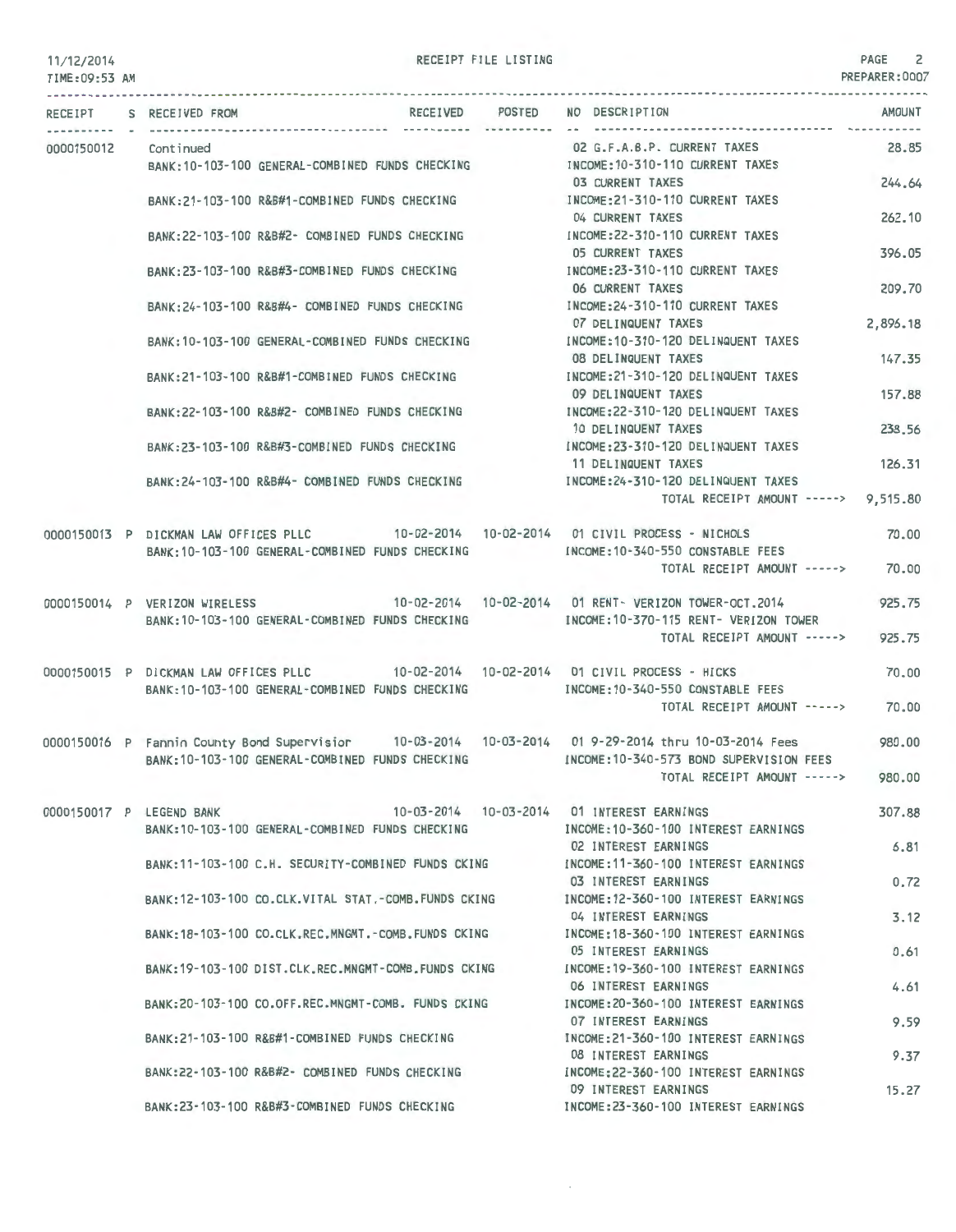TIME:09:53 AM RECEIPT S RECEIVED FROM RECEIVED POSTED 0000150017 Continued BANK:24-103-100 R&B#4- COMBINED FUNDS CHECKING BANK :26- 103-100 J.P.#1 JUST.CT.TECH-COMB.FUND CKING BANK:27-103-100 J.P.#2 JUST.CT.TECH-COMB.FUND CKING BANK:28-103-100 J.P.#3 JUST.CT.TECH-COMB.FUND CKING BANK:34-103-100 DISTRICT CT.REC.ARCHIVE COMB.FUND C BANK: 35-103-100 LAW LIBRARY-COMBINED FUND CHECKING BANK:38-103-100 IHC CO-OP GIN-COMBINED FUND CKING BANK:39-103-100 IHC B.R. COOPER-COMB.FUND CHECKING BANK:52-103-100 COURT RECORDS PRESERVATION-COMB.FUN BANK:59- 103-100 DRUG COURT -COMBINED FUNDS BANK: 70-103-100 RIGHT OF WAY-COMBINED FUND CHECKING BANK:92-103-100 STATZER-COMBINED FUNDS CHECKING BANK:36- 103-136 D. A. FEE CASH ACCT. BANK:36-103-236 D.A. FEE SEIZURE FUND BANK:37- 103-137 CASH-CONTRABAND SEIZURE BANK:55-103-155 F.C. LAW ENFORCEMENT EDUCATION BANK: 56-103-156 CASH-F C SHERIFF FORFEITURE BANK:89-103-992 CASH-INTEREST INCOME BANK:10-100-100 PAYROLL BANK:21-100-100 PAYROLL BANK:22-100-100 PAYROLL BANK :23-100-100 PAYROLL BANK:24-100-100 PAYROLL RECEIVED POSTED NO DESCRIPTION 10 INTEREST EARNING INCOME:24-360-100 INTEREST EARNING 11 INTEREST EARNINGS INCOME:26-360-100 INTEREST EARNINGS 12 INTEREST EARNINGS INCOME:27-360-100 INTEREST EARNINGS 13 INTEREST EARNINGS INCOME:28-360-100 INTEREST EARNINGS 14 INTEREST INCOME INCOME:34-360-100 INTEREST INCOME 15 INTEREST EARNINGS INCOME:35-360-100 INTEREST EARNINGS 16 INTEREST EARNINGS INCOME:38-360-100 INTEREST EARNINGS 17 INTEREST EARNINGS INCOME:39-360-100 INTEREST EARNINGS 18 INTEREST EARNINGS INCOME:52-360-100 INTEREST EARNINGS 19 INTEREST EARNINGS INCOME:59-360-100 INTEREST EARNINGS 20 INTEREST EARNINGS INCOME:70 -360-100 INTEREST EARNINGS 21 INTEREST EARNINGS INCOME:92-360-100 INTEREST EARNINGS 22 INTEREST EARNINGS INCOME:36-360-100 INTEREST EARNINGS 23 INTEREST FARNINGS-SEIZURE FUND **AMOUNT** 6.17 3.08 0.80 0.30 0.84 6.21 0.04 0.65 1.56 1.29 1.56 0.23 0.02 0.13 INCOME:36-360-236 INTEREST EARNINGS-SEIZURE FUND 24 INTEREST EARNINGS 0.05 INCOME:37-360-100 INTEREST EARNINGS 25 INTEREST EARNINGS INCOME:55-360-100 INTEREST EARNINGS 26 INTEREST EARNINGS INCOME:56-360-100 INTEREST EARNINGS 27 INTEREST INCOME INCOME:89-360-189 INTEREST INCOME 28 INTEREST EARNINGS INCOME:10-360-100 INTEREST EARNINGS 29 INTEREST EARNINGS INCOME:21-360-100 INTEREST EARNINGS 30 INTEREST EARNINGS INCOME:22-360-100 INTEREST EARNINGS 31 INTEREST EARNINGS INCOME:23-360- 100 INTEREST EARNINGS 32 INTEREST EARNING INCOME:24-360-100 INTEREST EARNING TOTAL RECEIPT AMOUNT - ----> 383.02 0.01 0.36 0.35 1.35 0.01 0.01 0.01 0.01 0000150018 P RANDOLPH GRANT # 713169 10-03-2014 10-03-2014 10-03-2014 01 GRANT #713169 RANDOLPH 3,000.00 BANK:93- 103-909 CASH- #713169 RANDOLPH INCOME:93-330-909 GRANT #713169 RANDOLPH 0000150019 P District Clerk-Hidalgo County BANK:10-103-100 GENERAL-COMBINED FUNDS CHECKING TOTAL RECEIPT AMOUNT --- --> 3,000.00 10-06-2014 10-06-2014 01 CIVIL PROCESS- CLEMONS INCOME:10-340-550 CONSTABLE FEES 70.00 TOTAL RECEIPT AMOUNT -----> 70.00 0000150020 P KEITH R. HALL 10-06-2014 10-06-2014 01 2 CULVERTS & BANDS 384.50 BANK:21-103-100 R&B#1-COMBINED FUNDS CHECKING INCOME:21-370-145 REIMBURSEMENT OF MATERIALS TOTAL RECEIPT AMOUNT --- --> 384.50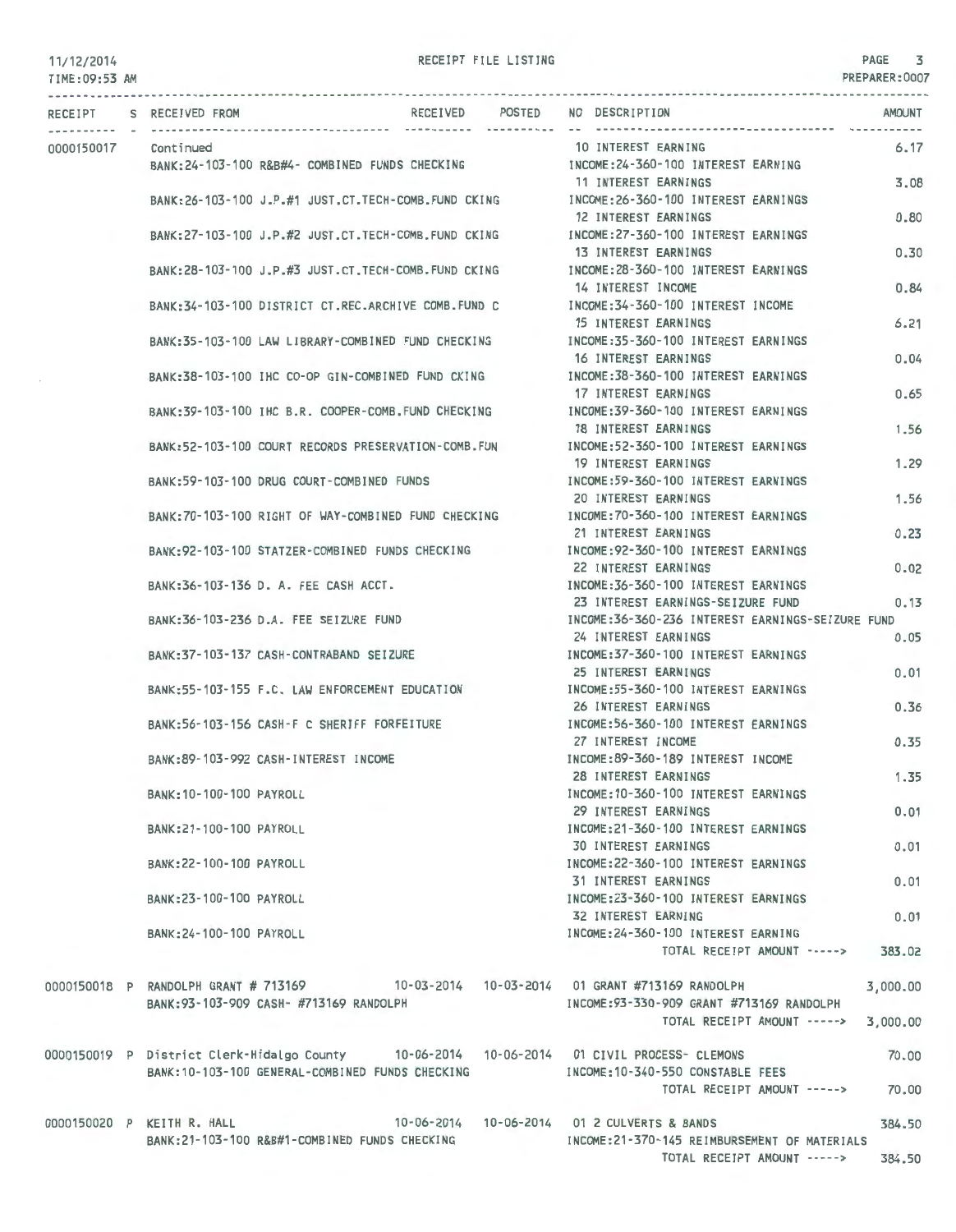| 11/12/2014<br>TIME: 09:53 AM |                                                                                                                                                   | RECEIPT FILE LISTING | PAGE 4<br>PREPARER:0007                                                                                                                                                                                                                                                                       |
|------------------------------|---------------------------------------------------------------------------------------------------------------------------------------------------|----------------------|-----------------------------------------------------------------------------------------------------------------------------------------------------------------------------------------------------------------------------------------------------------------------------------------------|
|                              | RECEIVED POSTED<br>RECEIPT S RECEIVED FROM                                                                                                        |                      | NO DESCRIPTION<br>AMOUNT                                                                                                                                                                                                                                                                      |
|                              | 10-06-2014  10-06-2014  01 CULVERT<br>0000150021 P JEFF McGEHEE<br>BANK:21-103-100 R&B#1-COMBINED FUNDS CHECKING                                  |                      | 277.50<br>INCOME:21-370-145 REIMBURSEMENT OF MATERIALS<br>TOTAL RECEIPT AMOUNT -----> 277.50                                                                                                                                                                                                  |
|                              | BANK: 10-103-100 GENERAL-COMBINED FUNDS CHECKING<br>BANK: 10-103-100 GENERAL-COMBINED FUNDS CHECKING                                              |                      | 0000150022 P F.C. HEALTH DEPARTMENT 10-07-2014 10-07-2014 01 FOOD SERV.PERMITS/CLASSES 3,430.00<br>INCOME:10-320-545 FOOD SERV.PERMITS/CLASSES<br>02 \$5 COUNTY FEE/FOOD HANDLERS CLASS 65.00<br>INCOME:10-320-546 \$5 COUNTY FEE/FOOD HANDLERS CLASS<br>TOTAL RECEIPT AMOUNT -----> 3,495.00 |
|                              | 0000150023 P FANNIN COUNTY CSCD 10-08-2014 10-08-2014 01 RESTITUTION # 19729-ARNOLD<br>BANK: 10-103-100 GENERAL-COMBINED FUNDS CHECKING           |                      | 32.45<br>INCOME: 10-370-130 REFUNDS & MISCELLANEOUS<br>TOTAL RECEIPT AMOUNT -----><br>32.45                                                                                                                                                                                                   |
|                              | 0000150024 P F.C. TAX A/C - TABC-SEPT.2014 10-08-2014 10-08-2014 01 ALCOHLIC BEVERAGE LICENSE<br>BANK: 10-103-100 GENERAL-COMBINED FUNDS CHECKING |                      | 60.00<br>INCOME:10-320-200 ALCOHLIC BEVERAGE LICENSE<br>TOTAL RECEIPT AMOUNT -----><br>60.00                                                                                                                                                                                                  |
|                              | 0000150025 P F.C. TAX A/C -W/E -10-3-2014 10-08-2014 10-08-2014 01 COMMISSIONS ON CAR REGIST<br>BANK: 10-103-100 GENERAL-COMBINED FUNDS CHECKING  |                      | 2.218.20<br>INCOME: 10-321-200 COMMISSIONS ON CAR REGIST<br>02 COUNTY'S ADDITIONAL \$10<br>1,805.38                                                                                                                                                                                           |
|                              | BANK: 21-103-100 R&B#1-COMBINED FUNDS CHECKING                                                                                                    |                      | INCOME:21-321-300 COUNTY'S ADDITIONAL \$10<br>03 COUNTY'S ADDITIONAL \$10<br>1,934.28                                                                                                                                                                                                         |
|                              | BANK: 22-103-100 R&B#2- COMBINED FUNDS CHECKING                                                                                                   |                      | INCOME:22-321-300 COUNTY'S ADDITIONAL \$10<br>04 COUNTY'S ADDITIONAL \$10<br>2,922.75                                                                                                                                                                                                         |
|                              | BANK:23-103-100 R&B#3-COMBINED FUNDS CHECKING                                                                                                     |                      | INCOME:23-321-300 COUNTY'S ADDITIONAL \$10<br>05 COUNTY'S ADDITIONAL \$10<br>1,547.59                                                                                                                                                                                                         |
|                              | BANK:24-103-100 R&B#4- COMBINED FUNDS CHECKING                                                                                                    |                      | INCOME: 24-321-300 COUNTY'S ADDITIONAL \$10<br>TOTAL RECEIPT AMOUNT -----> 10,428.20                                                                                                                                                                                                          |
|                              | 0000150026 P F.C. TAX A/C - W/E 10-3-2014 10-08-2014 10-08-2014 01 COMMISSIONS ON CAR REGIST<br>BANK: 10-103-100 GENERAL-COMBINED FUNDS CHECKING  |                      | 9.50<br>INCOME: 10-321-200 COMMISSIONS ON CAR REGIST                                                                                                                                                                                                                                          |
|                              | BANK:21-103-100 R&B#1-COMBINED FUNDS CHECKING                                                                                                     |                      | 02 COUNTY'S ADDITIONAL \$10<br>11.00<br>INCOME:21-321-300 COUNTY'S ADDITIONAL \$10                                                                                                                                                                                                            |
|                              | BANK:22-103-100 R&B#2- COMBINED FUNDS CHECKING                                                                                                    |                      | 03 COUNTY'S ADDITIONAL \$10<br>11.78<br>INCOME: 22-321-300 COUNTY'S ADDITIONAL \$10                                                                                                                                                                                                           |
|                              | BANK:23-103-100 R&B#3-COMBINED FUNDS CHECKING                                                                                                     |                      | 04 COUNTY'S ADDITIONAL \$10<br>17.79<br>INCOME: 23-321-300 COUNTY'S ADDITIONAL \$10                                                                                                                                                                                                           |
|                              | BANK:24-103-100 R&B#4- COMBINED FUNDS CHECKING                                                                                                    |                      | 05 COUNTY'S ADDITIONAL \$10<br>9.43<br>INCOME: 24-321-300 COUNTY'S ADDITIONAL \$10                                                                                                                                                                                                            |
|                              | 0000150027 P F.C. TAX A/C - W/E 9-26-2014 10-08-2014 10-08-2014 01 COMMISSIONS ON CAR REGIST                                                      |                      | TOTAL RECEIPT AMOUNT -----><br>59.50<br>5.70                                                                                                                                                                                                                                                  |
|                              | BANK: 10-103-100 GENERAL-COMBINED FUNDS CHECKING                                                                                                  |                      | INCOME: 10-321-200 COMMISSIONS ON CAR REGIST<br>02 COUNTY'S ADDITIONAL \$10<br>6.60                                                                                                                                                                                                           |
|                              | BANK:21-103-100 R&B#1-COMBINED FUNDS CHECKING                                                                                                     |                      | INCOME: 21-321-300 COUNTY'S ADDITIONAL \$10<br>03 COUNTY'S ADDITIONAL \$10<br>7.07                                                                                                                                                                                                            |
|                              | BANK:22-103-100 R&B#2- COMBINED FUNDS CHECKING                                                                                                    |                      | INCOME:22-321-300 COUNTY'S ADDITIONAL \$10<br>04 COUNTY'S ADDITIONAL \$10<br>10.67                                                                                                                                                                                                            |
|                              | BANK:23-103-100 R&B#3-COMBINED FUNDS CHECKING                                                                                                     |                      | INCOME:23-321-300 COUNTY'S ADDITIONAL \$10<br>05 COUNTY'S ADDITIONAL \$10<br>5.66                                                                                                                                                                                                             |
|                              | BANK:24-103-100 R&B#4- COMBINED FUNDS CHECKING                                                                                                    |                      | INCOME:24-321-300 COUNTY'S ADDITIONAL \$10<br>TOTAL RECEIPT AMOUNT -----><br>35.70                                                                                                                                                                                                            |
|                              | 0000150028 P F.C. TAX A/C - TPW-SEPT.2014 10-08-2014 10-08-2014 01 TPW BOAT REG./TITLES<br>BANK:10-103-100 GENERAL-COMBINED FUNDS CHECKING        |                      | 256.36<br>INCOME:10-321-400 TPW BOAT REG./TITLES                                                                                                                                                                                                                                              |
|                              |                                                                                                                                                   |                      | 256.36<br>TOTAL RECEIPT AMOUNT ----->                                                                                                                                                                                                                                                         |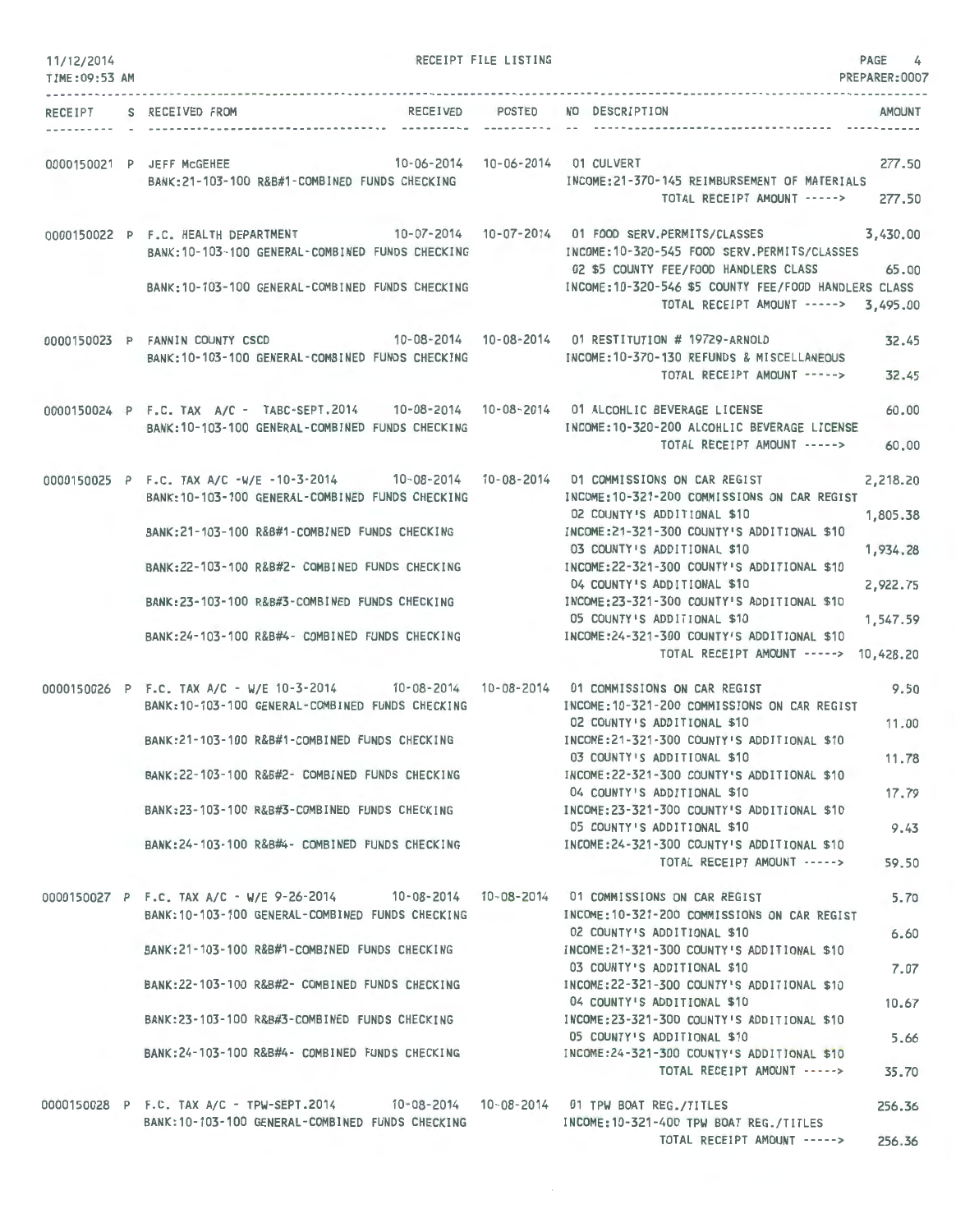| 11/12/2014<br>TIME: 09:53 AM | RECEIPT FILE LISTING                                                                                                                                                                        |            |                                                                                                      | PAGE<br>5<br>PREPARER: 0007 |
|------------------------------|---------------------------------------------------------------------------------------------------------------------------------------------------------------------------------------------|------------|------------------------------------------------------------------------------------------------------|-----------------------------|
| . <i>.</i><br>RECEIPT        | RECEIVED POSTED<br>S RECEIVED FROM<br>-----------                                                                                                                                           | ---------- | NO DESCRIPTION                                                                                       | <b>AMOUNT</b>               |
|                              | 0000150029 P COMPTROLLER- JUDICIARY 10-08-2014 10-08-2014 01 CO. JUDGE EXCESS SUPP.<br>BANK:16-103-100 CO.JUDGE EXCESS SUPP.-COMB.FUND CK NOOME:16-370-149 CO. JUDGE EXCESS SUPP.           |            | <b>The Committee of the Committee</b><br>TOTAL RECEIPT AMOUNT -----> 577.16                          | 577.16                      |
|                              | 0000150030 P F.C. ENVIRONMENTAL DEVELOPMENT 10-08-2014 10-08-2014 01 SEWAGE PERMITS/INSPECTIONS<br>BANK: 10-103-100 GENERAL-COMBINED FUNDS CHECKING                                         |            | INCOME:10-320-300 SEWAGE PERMITS/INSPECTIONS<br>TOTAL RECEIPT AMOUNT ----->                          | 5,080.02<br>5,080.02        |
|                              | 0000150031 P FANNIN COUNTY CSCD 10-09-2014 10-09-2014 01 BLOOD DRAWS<br>BANK:36-103-136 D. A. FEE CASH ACCT.                                                                                |            | INCOME: 36-370-130 REFUNDS & MISCELLANEOUS<br>TOTAL RECEIPT AMOUNT ----->                            | 176.05<br>176.05            |
|                              | 0000150032 P SECRETARY OF STATE 10-09-2014 10-09-2014 10-09-2014 01 CHAPTER 19 FUNDS-FLOWERS<br>BANK:45-103-100 CHAPTER 19-COMBINED FUNDS CHECKING MODE:45-330-403 CHAPTER 19 FUNDS         |            | TOTAL RECEIPT AMOUNT ----->                                                                          | 288.77<br>288.77            |
|                              | 0000150033 P Texas Department of Public Safety 10-09-2014 10-09-2014 01 EMERGENCY COMM. NETWORK<br>BANK:44-103-100 HOMELAND SECURITY-COMB.FUND CHKING NORTHA-330-420 2013 HOMELAND SECURITY |            | 02 EMERGENCY COMM, NETWORK                                                                           | 20,457.00<br>676.00         |
|                              | BANK:44-103-100 HOMELAND SECURITY-COMB.FUND CHKING                                                                                                                                          |            | INCOME: 44-330-420 2013 HOMELAND SECURITY<br>TOTAL RECEIPT AMOUNT -----> 21,133.00                   |                             |
| 0000150034 P TEXPOOL         | BANK: 10-103-175 TEXPOOL                                                                                                                                                                    |            | 10-09-2014  10-09-2014  01 INTEREST EARNINGS<br>INCOME: 10-360-100 INTEREST EARNINGS                 | 14.18                       |
|                              | BANK: 21-103-175 TEXPOOL                                                                                                                                                                    |            | 02 INTEREST EARNINGS<br>INCOME: 21-360-100 INTEREST EARNINGS<br>03 INTEREST EARNINGS                 | 0.54<br>5.55                |
|                              | BANK: 22-103-175 TEXPOOL<br>BANK: 23-103-175 TEXPOOL                                                                                                                                        |            | INCOME: 22-360-100 INTEREST EARNINGS<br>04 INTEREST EARNINGS<br>INCOME: 23-360-100 INTEREST EARNINGS | 6.20                        |
|                              | BANK: 24-103-175 TEXPOOL                                                                                                                                                                    |            | 05 INTEREST EARNING<br>INCOME: 24-360-100 INTEREST EARNING                                           | 3.46                        |
|                              | BANK: 38-103-175 IHC CO-OP GIN TEXPOOL                                                                                                                                                      |            | 06 INTEREST EARNINGS<br>INCOME: 38-360-100 INTEREST EARNINGS<br>07 INTEREST EARNINGS                 | 0.54<br>0.24                |
|                              | BANK: 39-103-175 B.R. COOPER-TEXPOOL                                                                                                                                                        |            | INCOME: 39-360-100 INTEREST EARNINGS<br>08 INTEREST EARNINGS                                         | 3.58                        |
|                              | BANK: 70-103-175 TEXPOOL<br>BANK: 92-103-175 TEXPOOL                                                                                                                                        |            | INCOME: 70-360-100 INTEREST EARNINGS<br>09 INTEREST EARNINGS<br>INCOME: 92-360-100 INTEREST EARNINGS | 1,08                        |
|                              |                                                                                                                                                                                             |            | TOTAL RECEIPT AMOUNT ----->                                                                          | 35.37                       |
|                              | 0000150035 P F.C. APPRAISAL DISTRICT<br>BANK: 10-103-100 GENERAL-COMBINED FUNDS CHECKING                                                                                                    |            | INCOME: 10-310-120 DELINQUENT TAXES<br>02 DELINQUENT TAXES                                           | 22.42<br>1.48               |
|                              | BANK:21-103-100 R&B#1-COMBINED FUNDS CHECKING                                                                                                                                               |            | INCOME:21-310-120 DELINQUENT TAXES<br>03 DELINQUENT TAXES                                            | 1.58                        |
|                              | BANK: 22-103-100 R&B#2- COMBINED FUNDS CHECKING<br>BANK:23-103-100 R&B#3-COMBINED FUNDS CHECKING                                                                                            |            | INCOME: 22-310-120 DELINQUENT TAXES<br>04 DELINQUENT TAXES<br>INCOME:23-310-120 DELINQUENT TAXES     | 2.39                        |
|                              | BANK: 24-103-100 R&B#4- COMBINED FUNDS CHECKING                                                                                                                                             |            | 05 DELINQUENT TAXES<br>INCOME:24-310-120 DELINQUENT TAXES                                            | 1.26                        |
|                              | 0000150036 P F.C. APPRAISAL DISTRICT                                                                                                                                                        |            | TOTAL RECEIPT AMOUNT -----><br>10-09-2014  10-09-2014  01 CURRENT TAXES                              | 29.13<br>1,554.23           |

INCOME:1D-310 - 110 CURRENT TAXES

BANK:10-1D3- 1DD GENERAL-COMBINED FUNDS CHECKING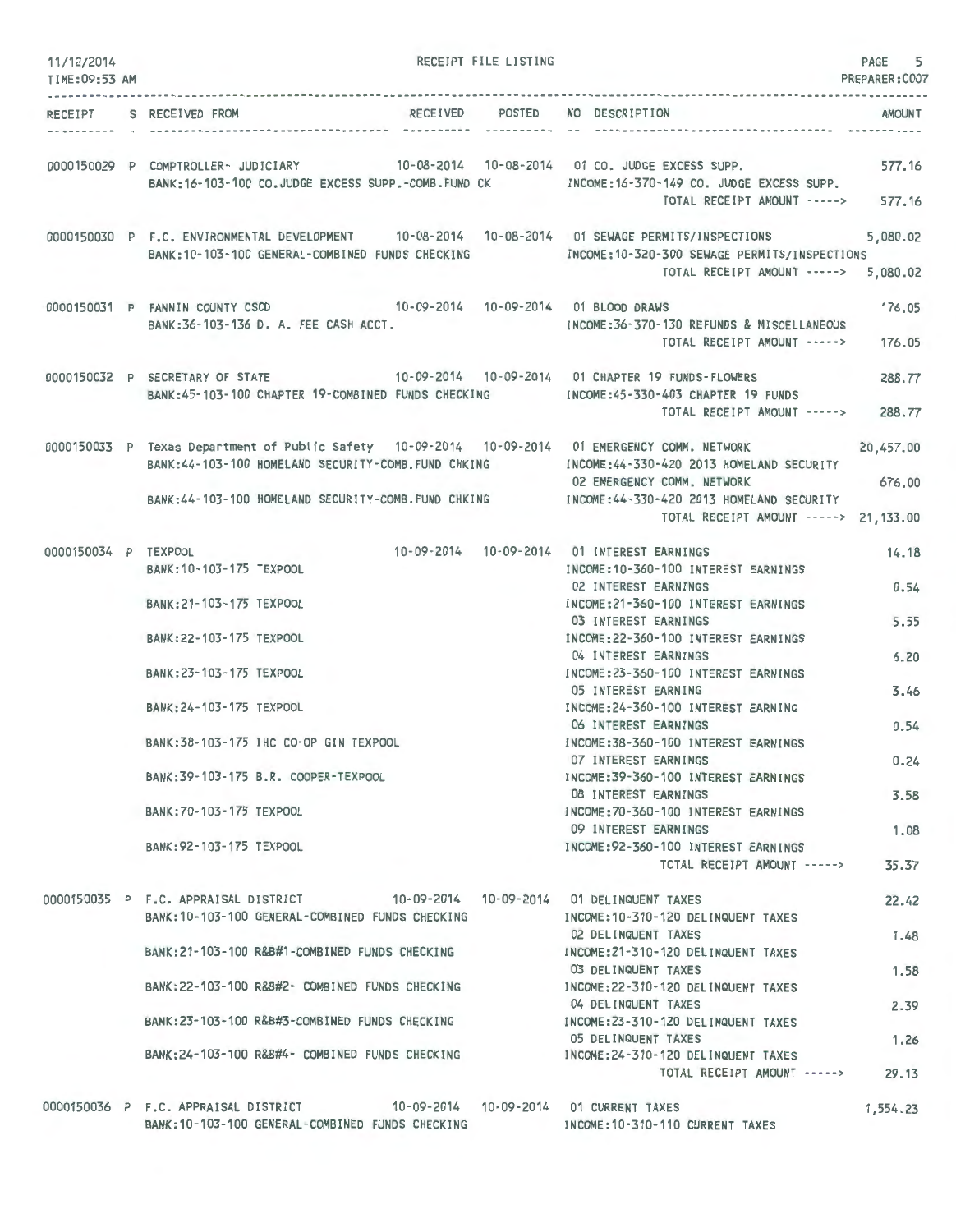#### 11/12/2014 TIME:09 :53 AM

RECEIPT FILE LISTING  $\overline{a}$ 

PREPARER:0007

|                      | RECEIPT S RECEIVED FROM                                                                | RECEIVED POSTED | NO DESCRIPTION                             | <b>AMOUNT</b> |
|----------------------|----------------------------------------------------------------------------------------|-----------------|--------------------------------------------|---------------|
| 0000150036 Continued |                                                                                        |                 | <b>02 CURRENT TAXES</b>                    | 79.08         |
|                      | BANK: 21-103-100 R&B#1-COMBINED FUNDS CHECKING                                         |                 | INCOME: 21-310-110 CURRENT TAXES           |               |
|                      |                                                                                        |                 | <b>03 CURRENT TAXES</b>                    | 84.72         |
|                      | BANK:22-103-100 R&B#2- COMBINED FUNDS CHECKING                                         |                 | INCOME: 22-310-110 CURRENT TAXES           |               |
|                      |                                                                                        |                 | 04 CURRENT TAXES                           | 128.02        |
|                      | BANK: 23-103-100 R&B#3-COMBINED FUNDS CHECKING                                         |                 | INCOME: 23-310-110 CURRENT TAXES           |               |
|                      |                                                                                        |                 | <b>05 CURRENT TAXES</b>                    | 67.79         |
|                      | BANK: 24-103-100 R&B#4- COMBINED FUNDS CHECKING                                        |                 | INCOME: 24-310-110 CURRENT TAXES           |               |
|                      |                                                                                        |                 | 06 DELINQUENT TAXES                        | 1,576.20      |
|                      | BANK: 10-103-100 GENERAL-COMBINED FUNDS CHECKING                                       |                 | INCOME:10-310-120 DELINQUENT TAXES         |               |
|                      |                                                                                        |                 | 07 DELINQUENT TAXES                        | 80.20         |
|                      | BANK: 21-103-100 R&B#1-COMBINED FUNDS CHECKING                                         |                 | INCOME:21-310-120 DELINQUENT TAXES         |               |
|                      |                                                                                        |                 | 08 DELINQUENT TAXES                        | 85.92         |
|                      | BANK:22-103-100 R&B#2- COMBINED FUNDS CHECKING                                         |                 | INCOME: 22-310-120 DELINQUENT TAXES        |               |
|                      |                                                                                        |                 | 09 DELINQUENT TAXES                        | 129.83        |
|                      | BANK: 23-103-100 R&B#3-COMBINED FUNDS CHECKING                                         |                 | INCOME: 23-310-120 DELINQUENT TAXES        |               |
|                      |                                                                                        |                 | 10 DELINQUENT TAXES                        | 68.75         |
|                      | BANK:24-103-100 R&B#4- COMBINED FUNDS CHECKING                                         |                 | INCOME:24-310-120 DELINQUENT TAXES         |               |
|                      |                                                                                        |                 | TOTAL RECEIPT AMOUNT -----> 3,854.74       |               |
|                      |                                                                                        |                 |                                            |               |
|                      | 0000150037 P F.C. BOND SUPERVISOR                                                      |                 |                                            | 816.00        |
|                      | BANK: 10-103-100 GENERAL-COMBINED FUNDS CHECKING                                       |                 | INCOME: 10-340-573 BOND SUPERVISION FEES   |               |
|                      |                                                                                        |                 | TOTAL RECEIPT AMOUNT ----->                | 816.00        |
|                      |                                                                                        |                 |                                            |               |
|                      | 0000150038 P GREG GARRISON                                                             |                 | 10-10-2014 10-10-2014 01 COBRA INSURANCE   | 1,012.60      |
|                      | BANK: 95-100-100 PAYROLL CASH                                                          |                 | INCOME: 95-370-130 REFUNDS & MISCELLANEOUS |               |
|                      |                                                                                        |                 | TOTAL RECEIPT AMOUNT ----->                | 1,012.60      |
|                      |                                                                                        |                 |                                            |               |
|                      | 0000150039 P COMPTROLLER-STATE FISCAL 10-10-2014 10-10-2014 01 SALES TAX REVENUES      |                 |                                            | 52,054.13     |
|                      | BANK: 10-103-100 GENERAL-COMBINED FUNDS CHECKING                                       |                 | INCOME: 10-318-160 SALES TAX REVENUES      |               |
|                      |                                                                                        |                 | 02 SALES TAX REVENUES                      | 2,647.25      |
|                      | BANK:21-103-100 R&B#1-COMBINED FUNDS CHECKING                                          |                 | INCOME: 21-318-160 SALES TAX REVENUES      |               |
|                      |                                                                                        |                 | 03 SALES TAX REVENUES                      | 2,839.55      |
|                      | BANK:22-103-100 R&B#2- COMBINED FUNDS CHECKING                                         |                 | INCOME: 22-318-160 SALES TAX REVENUES      |               |
|                      |                                                                                        |                 | 04 SALES TAX REVENUES                      | 4,281.76      |
|                      | BANK: 23-103-100 R&B#3-COMBINED FUNDS CHECKING                                         |                 | INCOME: 23-318-160 SALES TAX REVENUES      |               |
|                      |                                                                                        |                 | 05 SALES TAX REVENUES                      | 2,275.49      |
|                      | BANK: 24-103-100 R&B#4- COMBINED FUNDS CHECKING                                        |                 | INCOME:24-318-160 SALES TAX REVENUES       |               |
|                      |                                                                                        |                 | TOTAL RECEIPT AMOUNT -----> 64,098.18      |               |
|                      |                                                                                        |                 |                                            |               |
|                      | 0000150040 P COMPTROLLER-STATE FISCAL 10-10-2014 10-10-2014 01 STATE LATERAL ROAD-2015 |                 |                                            | 9,147.91      |
|                      | BANK:21-103-100 R&B#1-COMBINED FUNDS CHECKING                                          |                 | INCOME:21-370-120 STATE LATERAL ROAD       |               |
|                      |                                                                                        |                 | 02 STATE LATERAL ROAD-2015                 | 9,801.04      |
|                      | BANK:22-103-100 R&B#2- COMBINED FUNDS CHECKING                                         |                 | INCOME:22-370-120 STATE LATERAL ROAD       |               |
|                      |                                                                                        |                 | 03 STATE LATERAL ROAD-2015                 | 14,809.72     |
|                      | BANK:23-103-100 R&B#3-COMBINED FUNDS CHECKING TROOME:23-370-120 STATE LATERAL ROAD     |                 |                                            |               |
|                      |                                                                                        |                 | 04 STATE LATERAL ROAD-2015                 | 7,841.67      |
|                      | BANK:24-103-100 R&B#4- COMBINED FUNDS CHECKING INCOME:24-370-120 STATE LATERAL ROAD    |                 |                                            |               |
|                      |                                                                                        |                 | TOTAL RECEIPT AMOUNT -----> 41,600.34      |               |
|                      |                                                                                        |                 |                                            |               |
|                      | 0000150041 P DOC'S BAIL BONDS 10-10-2014 10-10-2014 01 SURETY BAIL BOND FEE            |                 |                                            | 75.00         |
|                      | BANK: 13-103-113 SURETY BAIL BOND FEE                                                  |                 | INCOME: 13-345-113 SURETY BAIL BOND FEE    |               |
|                      |                                                                                        |                 | TOTAL RECEIPT AMOUNT -----> 75.00          |               |
|                      | 0000150042 P FANNIN COUNTY BAIL BONDS 10-10-2014 10-10-2014 01 SURETY BAIL BOND FEE    |                 |                                            | 180.00        |
|                      | BANK:13-103-113 SURETY BAIL BOND FEE                                                   |                 | INCOME:13-345-113 SURETY BAIL BOND FEE     |               |
|                      |                                                                                        |                 | TOTAL RECEIPT AMOUNT -----> 180.00         |               |
|                      |                                                                                        |                 |                                            |               |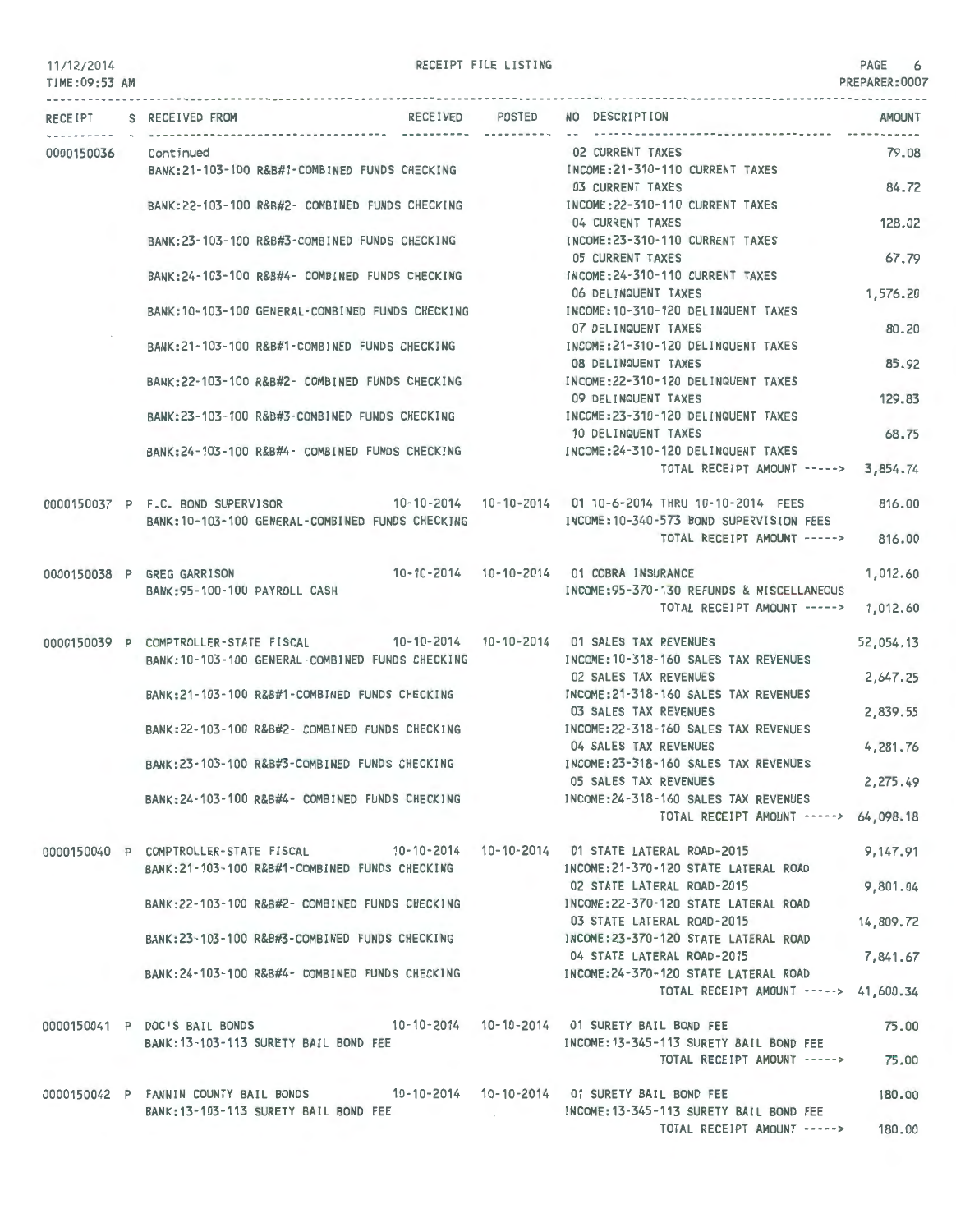| 11/12/2014<br>TIME:09:53 AM | RECEIPT FILE LISTING                                                                                                                            | PAGE 7<br>PREPARER: 0007                                                                                                 |
|-----------------------------|-------------------------------------------------------------------------------------------------------------------------------------------------|--------------------------------------------------------------------------------------------------------------------------|
|                             | RECEIVED POSTED NO DESCRIPTION<br>RECEIPT S RECEIVED FROM                                                                                       | <b>AMOUNT</b>                                                                                                            |
|                             | 0000150043 P CARPENTER'S BAIL BONDS 10-10-2014 10-10-2014 01 SURETY BAIL BOND FEE                                                               | 30.00                                                                                                                    |
|                             | BANK: 13-103-113 SURETY BAIL BOND FEE                                                                                                           | INCOME:13-345-113 SURETY BAIL BOND FEE<br>TOTAL RECEIPT AMOUNT -----><br>30.00                                           |
|                             | 10-14-2014  10-14-2014  01 CULVERT<br>0000150044 P STEPHENS STRUCTURAL<br>BANK:21-103-100 R&B#1-COMBINED FUNDS CHECKING                         | 300.00<br>INCOME: 21-370-145 REIMBURSEMENT OF MATERIALS<br>TOTAL RECEIPT AMOUNT -----><br>300,00                         |
|                             | 0000150045 P Texas Department of Public Safety 10-14-2014 10-14-2014 01 SAFE ROOMS<br>BANK: 46-103-100 SAFE ROOM REIMB.PROG. - COMB. FUNDS      | 800.00<br>INCOME:46-330-476 ADMINISTRATIVE FEE                                                                           |
|                             | BANK:46-103-100 SAFE ROOM REIMB.PROG.-COMB.FUNDS                                                                                                | 02 SAFE ROOMS<br>15,915.19<br>INCOME:46-330-475 SAFE ROOM REIMBURSEMENT DR-4029<br>TOTAL RECEIPT AMOUNT -----> 16,715.19 |
|                             | 0000150046 P J.P. # 2 -SEPT. 2014-REPORT 10-14-2014 10-14-2014 01 COURT COSTS/ARREST FEES<br>BANK: 10-103-100 GENERAL-COMBINED FUNDS CHECKING   | 352.94<br>INCOME:10-318-130 COURT COSTS/ARREST FEES                                                                      |
|                             | BANK:10-103-100 GENERAL-COMBINED FUNDS CHECKING                                                                                                 | 4.76<br><b>02 SHERIFF FEES</b><br>INCOME:10-340-560 SHERIFF FEES                                                         |
|                             | BANK:10-103-100 GENERAL-COMBINED FUNDS CHECKING INCOME:10-370-166 JUDICIAL SUPP.FEE(60 CENTS)                                                   | 2.18<br>03 JUDICIAL SUPP.FEE(60 CENTS)<br>14.47<br>04 JUROR REIMB.FEE                                                    |
|                             | BANK:10-103-100 GENERAL-COMBINED FUNDS CHECKING MODE:10-370-167 JUROR REIMB.FEE                                                                 | 05 J. P. #2 FEES<br>254.90                                                                                               |
|                             | BANK:10-103-100 GENERAL-COMBINED FUNDS CHECKING                                                                                                 | INCOME: 10-340-456 J. P. #2 FEES<br>06 JUSTICE OF PEACE FEES<br>10.86                                                    |
|                             | BANK:11-103-100 C.H. SECURITY-COMBINED FUNDS CKING MODE:11-340-651 JUSTICE OF PEACE FEES                                                        | 3.62<br>07 JUSTICE CT.BLDG.SEC.FEE                                                                                       |
|                             | BANK:14-103-100 JUST.CT.BLDG.SEC.-COMB.FUNDS CKING                                                                                              | INCOME: 14-370-168 JUSTICE CT.BLDG.SEC.FEE<br>14.47<br>08 J.P.#2 TECHNOLOGY FEES                                         |
|                             | BANK:27-103-100 J.P.#2 JUST.CT.TECH-COMB.FUND CKING                                                                                             | INCOME:27-370-456 J.P.#2 TECHNOLOGY FEES<br>09 J. P. #2 FINES<br>31.84                                                   |
|                             | BANK:21-103-100 R&B#1-COMBINED FUNDS CHECKING                                                                                                   | INCOME:21-350-456 J. P. #2 FINES<br>10 J. P. #2 FINES<br>34.11                                                           |
|                             | BANK:22-103-100 R&B#2- COMBINED FUNDS CHECKING                                                                                                  | INCOME: 22-350-456 J. P. #2 FINES<br>11 J. P. #2 FINES<br>51.55                                                          |
|                             | BANK:23-103-100 R&B#3-COMBINED FUNDS CHECKING                                                                                                   | INCOME: 23-350-456 J. P. #2 FINES<br>12 J. P. #2 FINES<br>27,30                                                          |
|                             | BANK:24-103-100 R&B#4- COMBINED FUNDS CHECKING                                                                                                  | INCOME: 24-350-456 J. P. #2 FINES<br>TOTAL RECEIPT AMOUNT -----><br>803.00                                               |
|                             | 0000150047 P J.P. # 3- SEPT. 2014 - REPORT 10-14-2014 10-14-2014 01 COURT COSTS/ARREST FEES<br>BANK: 10-103-100 GENERAL-COMBINED FUNDS CHECKING | 1,107.60<br>INCOME: 10-318-130 COURT COSTS/ARREST FEES<br><b>02 SHERIFF FEES</b><br>30.00                                |
|                             | BANK:10-103-100 GENERAL-COMBINED FUNDS CHECKING                                                                                                 | INCOME: 10-340-560 SHERIFF FEES<br>03 J. P. #3 FINES<br>486.00                                                           |
|                             | BANK:10-103-100 GENERAL-COMBINED FUNDS CHECKING                                                                                                 | INCOME: 10-350-457 J. P. #3 FINES<br>04 ADM.OF COURT JUSTICE 10% SB 1417<br>5.00                                         |
|                             | BANK: 10-103-100 GENERAL-COMBINED FUNDS CHECKING                                                                                                | INCOME:10-370-163 ADM.OF COURT JUSTICE 10% SB 1417<br>05 TIME PAYMENT FEE 40% SB 1417<br>20,00                           |
|                             | BANK:10-103-100 GENERAL-COMBINED FUNDS CHECKING                                                                                                 | INCOME: 10-370-164 TIME PAYMENT FEE 40% SB 1417<br>06 JUDICIAL SUPP.FEE(60 CENTS)<br>8.40                                |
|                             | BANK: 10-103-100 GENERAL-COMBINED FUNDS CHECKING                                                                                                | INCOME:10-370-166 JUDICIAL SUPP.FEE(60 CENTS)<br>07 JUROR REIMB.FEE<br>56.00                                             |
|                             | BANK: 10-103-100 GENERAL-COMBINED FUNDS CHECKING                                                                                                | INCOME:10-370-167 JUROR REIMB.FEE<br>08 J. P. #3 FEES<br>304.90                                                          |
|                             | BANK: 10-103-100 GENERAL-COMBINED FUNDS CHECKING                                                                                                | INCOME: 10-340-457 J. P. #3 FEES                                                                                         |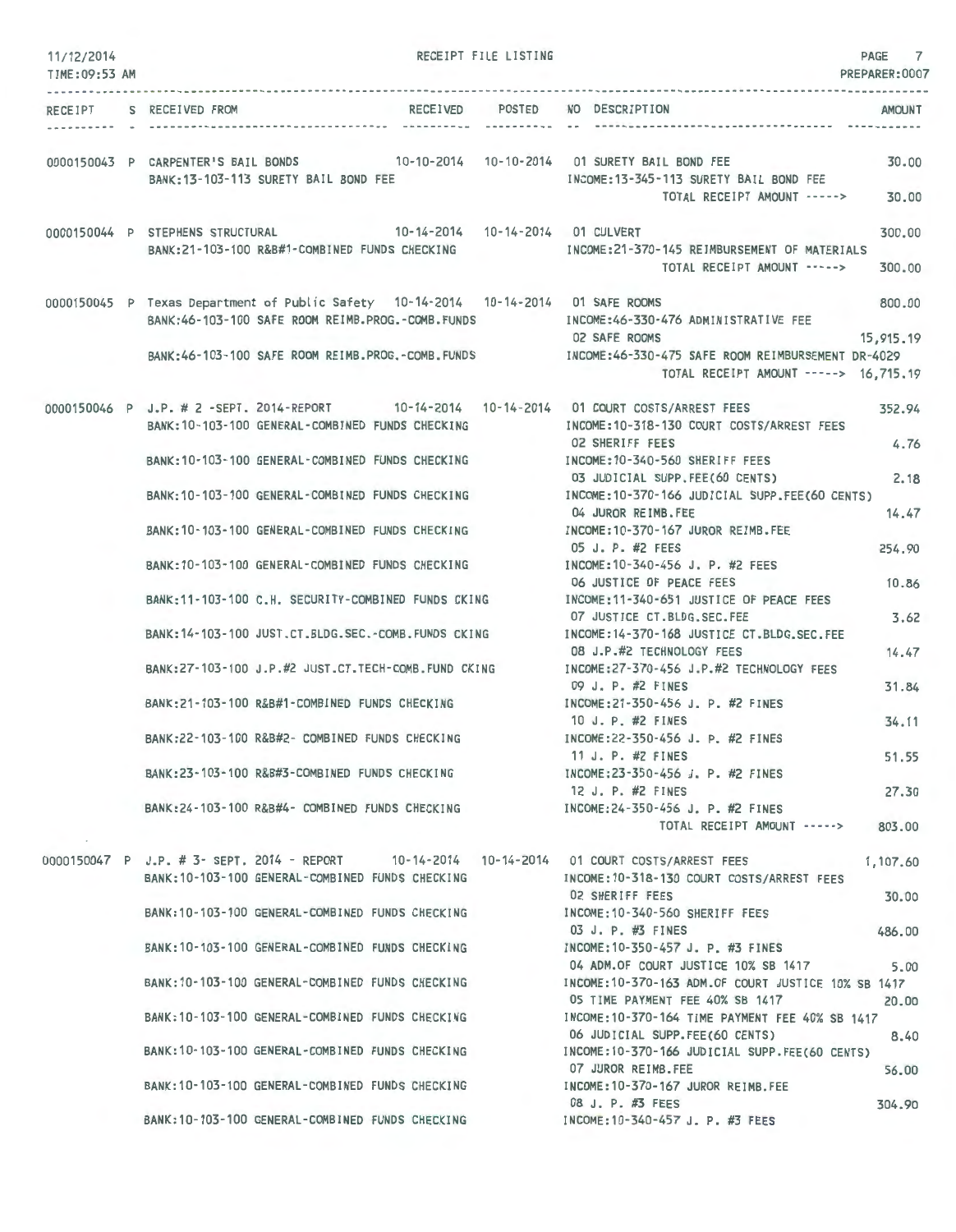#### RECEIPT FILE LISTING 8

| TIME: 09:53 AM |                                  |                                                                                                                                    |          |        |                                                                                                                       | PREPARER:0007       |
|----------------|----------------------------------|------------------------------------------------------------------------------------------------------------------------------------|----------|--------|-----------------------------------------------------------------------------------------------------------------------|---------------------|
| RECEIPT        | S RECEIVED FROM                  |                                                                                                                                    | RECEIVED | POSTED | NO DESCRIPTION<br>--------------------------------------                                                              | AMOUNT              |
| 0000150047     | Continued                        | BANK:10-103-100 GENERAL-COMBINED FUNDS CHECKING                                                                                    |          |        | 09 CONSTABLE FEES<br>INCOME:10-340-550 CONSTABLE FEES                                                                 | 360.00              |
|                |                                  |                                                                                                                                    |          |        | 10 JUSTICE OF PEACE FEES<br>BANK:11-103-100 C.H. SECURITY-COMBINED FUNDS CKING MOOME:11-340-651 JUSTICE OF PEACE FEES | 45.00               |
|                |                                  | BANK:14-103-100 JUST.CT.BLDG.SEC.-COMB.FUNDS CKING                                                                                 |          |        | 11 JUSTICE CT.BLDG.SEC.FEE<br>INCOME:14-370-168 JUSTICE CT.BLDG.SEC.FEE                                               | 14.00               |
|                |                                  | BANK:28-103-100 J.P.#3 JUST.CT.TECH-COMB.FUND CKING                                                                                |          |        | 12 J.P.#3 TECHNOLOGY FEES<br>INCOME:28-370-456 J.P.#3 TECHNOLOGY FEES                                                 | 60.00               |
|                |                                  | BANK:21-103-100 R&B#1-COMBINED FUNDS CHECKING                                                                                      |          |        | 13 J. P. #3 FINES<br>INCOME: 21-350-457 J. P. #3 FINES                                                                | 157.03              |
|                |                                  | BANK:22-103-100 R&B#2- COMBINED FUNDS CHECKING                                                                                     |          |        | 14 J. P. #3 FINES<br>INCOME:22-350-457 J. P. #3 FINES                                                                 | 168.24              |
|                |                                  | BANK:23-103-100 R&B#3-COMBINED FUNDS CHECKING                                                                                      |          |        | 15 J. P. #3 FINES<br>INCOME:23-350-457 J. P. #3 FINES                                                                 | 254.22              |
|                |                                  | BANK:24-103-100 R&B#4- COMBINED FUNDS CHECKING                                                                                     |          |        | 16 J. P. #3 FINES<br>INCOME: 24-350-457 J. P. #3 FINES<br>TOTAL RECEIPT AMOUNT -----> 3,211.00                        | 134.61              |
|                |                                  |                                                                                                                                    |          |        |                                                                                                                       |                     |
|                |                                  | 0000150048 P F.C. APPRAISAL DISTRICT 10-15-2014 10-15-2014 01 DELINQUENT TAXES<br>BANK: 10-103-100 GENERAL-COMBINED FUNDS CHECKING |          |        | INCOME: 10-310-120 DELINQUENT TAXES                                                                                   | 52.41               |
|                |                                  | BANK:21-103-100 R&B#1-COMBINED FUNDS CHECKING                                                                                      |          |        | 02 DELINQUENT TAXES<br>INCOME: 21-310-120 DELINQUENT TAXES                                                            | 3.34                |
|                |                                  | BANK: 22-103-100 R&B#2- COMBINED FUNDS CHECKING                                                                                    |          |        | 03 DELINQUENT TAXES<br>INCOME:22-310-120 DELINQUENT TAXES<br>04 DELINQUENT TAXES                                      | 3.58<br>5.40        |
|                |                                  | BANK:23-103-100 R&B#3-COMBINED FUNDS CHECKING                                                                                      |          |        | INCOME: 23-310-120 DELINQUENT TAXES<br>05 DELINQUENT TAXES                                                            | 2.86                |
|                |                                  | BANK:24-103-100 R&B#4- COMBINED FUNDS CHECKING                                                                                     |          |        | INCOME:24-310-120 DELINQUENT TAXES<br>TOTAL RECEIPT AMOUNT -----> 67.59                                               |                     |
|                |                                  |                                                                                                                                    |          |        |                                                                                                                       |                     |
|                |                                  | 0000150049 P F.C. APPRAISAL DISTRICT 10-15-2014 10-15-2014 01 CURRENT TAXES<br>BANK: 10-103-100 GENERAL-COMBINED FUNDS CHECKING    |          |        | INCOME: 10-310-110 CURRENT TAXES<br>02 TAX CERTIFICATES                                                               | 21,905.68<br>214.97 |
|                |                                  | BANK: 10-103-100 GENERAL-COMBINED FUNDS CHECKING                                                                                   |          |        | INCOME:10-321-901 TAX CERTIFICATES<br>03 CURRENT TAXES                                                                | 1.114.55            |
|                |                                  | BANK: 21-103-100 R&B#1-COMBINED FUNDS CHECKING                                                                                     |          |        | INCOME: 21-310-110 CURRENT TAXES<br>04 CURRENT TAXES                                                                  | 1, 194, 12          |
|                |                                  | BANK: 22-103-100 R&B#2- COMBINED FUNDS CHECKING                                                                                    |          |        | INCOME: 22-310-110 CURRENT TAXES<br>05 CURRENT TAXES                                                                  | 1,804.37            |
|                |                                  | BANK: 23-103-100 R&B#3-COMBINED FUNDS CHECKING                                                                                     |          |        | INCOME: 23-310-110 CURRENT TAXES<br><b>06 CURRENT TAXES</b>                                                           | 955.40              |
|                |                                  | BANK:24-103-100 R&B#4- COMBINED FUNDS CHECKING                                                                                     |          |        | INCOME: 24-310-110 CURRENT TAXES<br>07 DELINQUENT TAXES                                                               | 8,252.75            |
|                |                                  | BANK: 10-103-100 GENERAL-COMBINED FUNDS CHECKING<br>BANK: 10-103-100 GENERAL-COMBINED FUNDS CHECKING                               |          |        | INCOME:10-310-120 DELINQUENT TAXES<br>08 G.F.A.B.P. . DELQ. TAXES<br>INCOME: 10-310-120 DELINQUENT TAXES              | 17.09               |
|                |                                  | BANK:21-103-100 R&B#1-COMBINED FUNDS CHECKING                                                                                      |          |        | 09 DELINQUENT TAXES<br>INCOME: 21-310-120 DELINQUENT TAXES                                                            | 419.89              |
|                |                                  | BANK:22-103-100 R&B#2- COMBINED FUNDS CHECKING                                                                                     |          |        | 10 DELINQUENT TAXES<br>INCOME: 22-310-120 DELINQUENT TAXES                                                            | 449.87              |
|                |                                  | BANK: 23-103-100 R&B#3-COMBINED FUNDS CHECKING                                                                                     |          |        | 11 DELINQUENT TAXES<br>INCOME: 23-310-120 DELINQUENT TAXES                                                            | 679.78              |
|                |                                  | BANK:24-103-100 R&B#4- COMBINED FUNDS CHECKING                                                                                     |          |        | 12 DELINQUENT TAXES<br>INCOME:24-310-120 DELINQUENT TAXES                                                             | 359.94              |
|                |                                  |                                                                                                                                    |          |        | TOTAL RECEIPT AMOUNT -----> 37,368.41                                                                                 |                     |
|                | 0000150050 P CITY OF HONEY GROVE | BANK: 23-103-100 R&B#3-COMBINED FUNDS CHECKING                                                                                     |          |        | INCOME: 23-370-145 REIMBURSEMENT OF MATERIALS<br>TOTAL RECEIPT AMOUNT ----->                                          | 157.05<br>157.05    |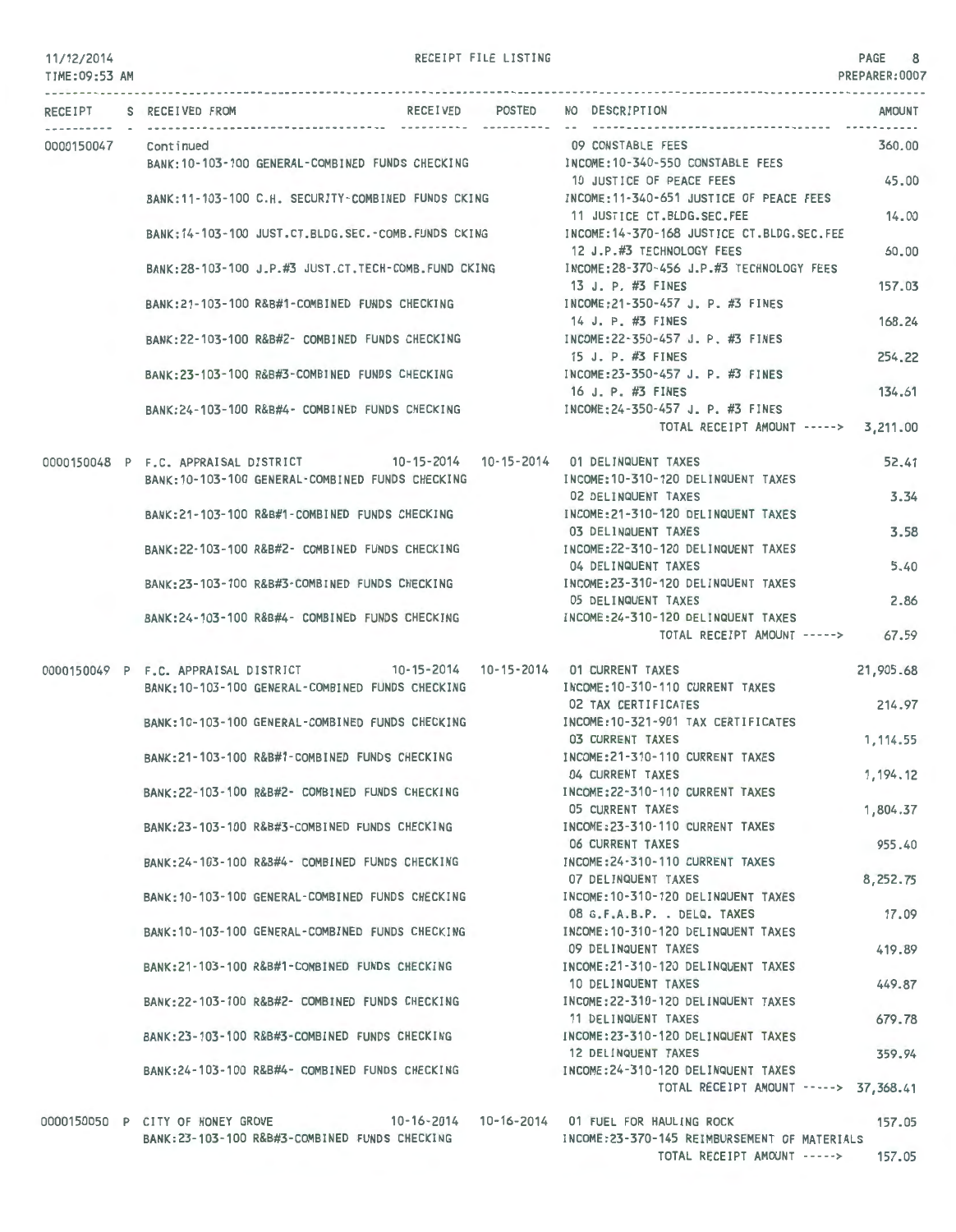| 11/12/2014<br>TIME: 09:53 AM |                                                                                                                                                                                                                                                            | RECEIPT FILE LISTING |                                                                                                                                                                                                                                                                                                                                                     | PAGE<br>9<br>PREPARER: 0007                                         |
|------------------------------|------------------------------------------------------------------------------------------------------------------------------------------------------------------------------------------------------------------------------------------------------------|----------------------|-----------------------------------------------------------------------------------------------------------------------------------------------------------------------------------------------------------------------------------------------------------------------------------------------------------------------------------------------------|---------------------------------------------------------------------|
| .<br>RECEIPT                 | <b>RECEIVED</b><br>S RECEIVED FROM                                                                                                                                                                                                                         | POSTED               | NO DESCRIPTION                                                                                                                                                                                                                                                                                                                                      | <b>AMOUNT</b>                                                       |
|                              | 0000150051 P F.C. BOND SUPERVISOR<br>BANK:10-103-100 GENERAL-COMBINED FUNDS CHECKING                                                                                                                                                                       |                      | 10-17-2014  10-17-2014  01 10-13-2014  THRU 10-17-2014  FEES<br>INCOME:10-340-573 BOND SUPERVISION FEES<br>TOTAL RECEIPT AMOUNT ----->                                                                                                                                                                                                              | 520.00<br>520.00                                                    |
|                              | 10-17-2014  10-17-2014  01 REFUND INVOICE # 2139699<br>0000150052 P GALL'S , LLC<br>BANK: 56-103-156 CASH-F C SHERIFF FORFEITURE                                                                                                                           |                      | INCOME: 56-370-130 REFUNDS & MISCELLANEOUS<br>TOTAL RECEIPT AMOUNT ----->                                                                                                                                                                                                                                                                           | 40.00<br>40.00                                                      |
|                              | 0000150053 P COCA COLA REFRESHMENTS<br>BANK: 10-103-100 GENERAL-COMBINED FUNDS CHECKING                                                                                                                                                                    |                      | 10-17-2014  10-17-2014  01 PERIOD ENDING 10-3-2014<br>INCOME:10-370-565 COCA-COLA COMMISSIONS<br>TOTAL RECEIPT AMOUNT ----->                                                                                                                                                                                                                        | 62.28<br>62.28                                                      |
|                              | 0000150054 P TEXAS Juvenile Justice Department 10-17-2014 10-17-2014 01 TJJD-A-14-074 GRANT<br>BANK: 89-103-189 CASH-TJJD-A<br>BANK: 89-103-189 CASH-TJJD-A<br>BANK:89-103-189 CASH-TJJD-A<br>BANK: 89-103-991 CASH-TJJD-C<br>BANK: 89-103-489 CASH-TJJD-N |                      | INCOME: 89-330-901 TJJD-A-14-074 GRANT<br>02 TJJD-A-14-074 GRANT<br>INCOME:89-330-901 TJJD-A-14-074 GRANT<br>03 TJJD-A-14-074 GRANT<br>INCOME:89-330-901 TJJD-A-14-074 GRANT<br>04 TJJD-C-14-074 GRANT<br>INCOME: 89-330-913 TJJD-C-14-074 GRANT<br>05 TJJD-N-14-074 GRANT<br>INCOME: 89-330-906 TJJD-N-14-074 GRANT<br>TOTAL RECEIPT AMOUNT -----> | 7,722.00<br>9,983.00<br>670.00<br>1,308.00<br>1,692.00<br>21,375.00 |
|                              | 0000150055 P COMPTROLLER - STATE FISCAL<br>BANK: 10-103-100 GENERAL-COMBINED FUNDS CHECKING<br>BANK: 10-103-100 GENERAL-COMBINED FUNDS CHECKING                                                                                                            |                      | 10-17-2014  10-17-2014  01 MB-GR- MIXED BEV, TAX<br>INCOME:10-318-140 TAX ON MIXED DRINKS<br>02 MB - SALES MIXED BEV. TAX<br>INCOME: 10-318-140 TAX ON MIXED DRINKS<br>TOTAL RECEIPT AMOUNT ----->                                                                                                                                                  | 1,575.91<br>2, 164.58<br>3,740.49                                   |
|                              | 0000150056 P F.C. JUVENILE PROBATION<br>BANK:87-103-187 CASH-JUVENILE PROBATION<br>BANK:87-103-187 CASH-JUVENILE PROBATION                                                                                                                                 |                      | INCOME:87-340-575 JUVENILE PROBATION FEES<br>02 # 2088-Deferred Prosecution Fees<br>INCOME:87-340-575 JUVENILE PROBATION FEES<br>TOTAL RECEIPT AMOUNT ----->                                                                                                                                                                                        | 20.00<br>20,00<br>40.00                                             |
|                              | 0000150057 P COUNTY CLERK<br>BANK:36-103-136 D. A. FEE CASH ACCT.<br>BANK:36-103-136 D. A. FEE CASH ACCT.<br>BANK: 36-103-136 D. A. FEE CASH ACCT.                                                                                                         |                      | 10-17-2014  10-17-2014  01 CAUSE # 46392-BLOOD DRAWS<br>INCOME: 36-370-130 REFUNDS & MISCELLANEOUS<br>02 CAUSE # 46918- BLOOD DRAWS<br>INCOME: 36-370-130 REFUNDS & MISCELLANEOUS<br>03 CAUSE # 47658 - BLOOD DRAWS<br>INCOME: 36-370-130 REFUNDS & MISCELLANEOUS<br>TOTAL RECEIPT AMOUNT ----->                                                    | 1.75<br>3.60<br>20,00<br>25.35                                      |
|                              | 0000150058 P F.C JUVENILE PROBATION 10-17-2014 10-17-2014 01 # 2086 -Deferred Proscecution<br>BANK:87-103-187 CASH-JUVENILE PROBATION                                                                                                                      |                      | INCOME:87-340-575 JUVENILE PROBATION FEES<br>TOTAL RECEIPT AMOUNT ----->                                                                                                                                                                                                                                                                            | 40.00<br>40.00                                                      |
|                              | 0000150059 P F.C JUVENILE PROBATION<br>BANK:87-103-187 CASH-JUVENILE PROBATION                                                                                                                                                                             |                      | 10-17-2014  10-17-2014  01 # 2067-Child support payments<br>INCOME:87-340-576 JUVENILE PROBATION RESTITUTION<br>TOTAL RECEIPT AMOUNT ----->                                                                                                                                                                                                         | 750.00<br>750.00                                                    |
| 0000150060 P US bank         | BANK:10-103-100 GENERAL-COMBINED FUNDS CHECKING                                                                                                                                                                                                            |                      | 10-20-2014 10-20-2014 01 Aug. 2014 Inmate per diem<br>INCOME:10-319-553 INMATE PER DIEM PAYMENT<br>TOTAL RECEIPT AMOUNT -----> 29,410.00                                                                                                                                                                                                            | 29,410.00                                                           |

 $\,^{\circ}$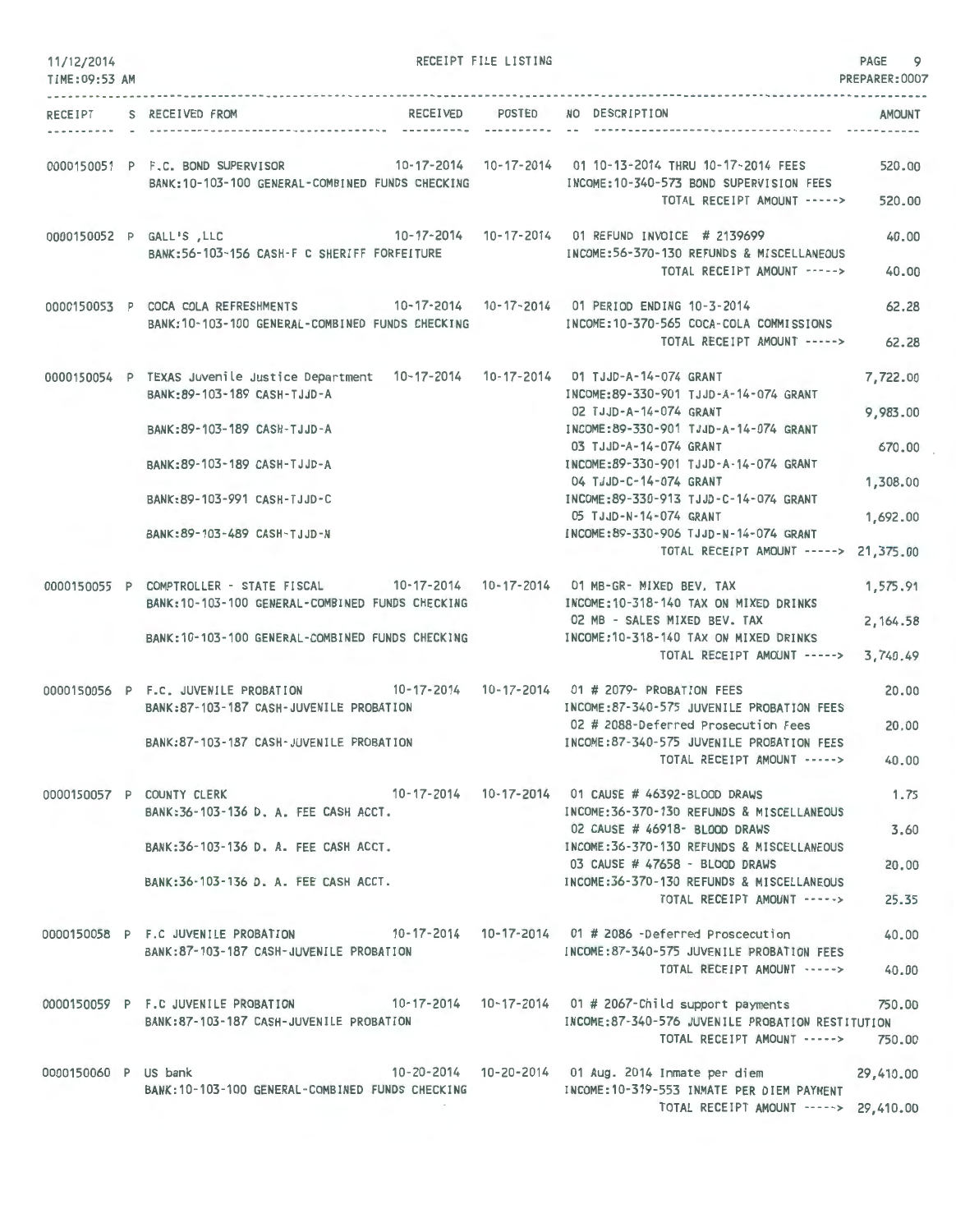| 11/12/2014<br>TIME:09:53 AM | RECEIPT FILE LISTING                                                                                                                                                                       |              |                                                                                                                                             | PAGE 10<br>PREPARER:0007 |
|-----------------------------|--------------------------------------------------------------------------------------------------------------------------------------------------------------------------------------------|--------------|---------------------------------------------------------------------------------------------------------------------------------------------|--------------------------|
|                             | RECEIVED POSTED NO DESCRIPTION<br>RECEIPT S RECEIVED FROM                                                                                                                                  | --------- -- |                                                                                                                                             | AMOUNT                   |
|                             | 0000150061 P LAURINE BLAKE<br>BANK: 95-100-100 PAYROLL CASH                                                                                                                                |              | 10-20-2014 10-20-2014 01 Retirement System Back Payment 791.00<br>INCOME: 95-370-130 REFUNDS & MISCELLANEOUS<br>TOTAL RECEIPT AMOUNT -----> | 791.00                   |
|                             | 0000150062 P SECRETARY OF STATE 10-20-2014 10-20-2014 01 CHAPTER 19 FUNDS-FLOWERS<br>BANK:45-103-100 CHAPTER 19-COMBINED FUNDS CHECKING MODE:45-330-403 CHAPTER 19 FUNDS                   |              | TOTAL RECEIPT AMOUNT ----->                                                                                                                 | 312.19<br>312.19         |
| 0000150063 P US bank        | BANK: 10-103-100 GENERAL-COMBINED FUNDS CHECKING                                                                                                                                           |              | INCOME:10-409-400 LEGAL FEES<br>TOTAL RECEIPT AMOUNT -----> 149.11                                                                          | 149.11                   |
|                             | 0000150064 P F.C. TAX A/C W/E 10-3-2014 10-22-2014 10-22-2014 01 COMMISSION ON CAR TITLES<br>BANK: 10-103-100 GENERAL-COMBINED FUNDS CHECKING                                              |              | INCOME: 10-321-250 COMMISSION ON CAR TITLES<br>TOTAL RECEIPT AMOUNT -----> 1,060.00                                                         | 1,060.00                 |
|                             | 0000150065 P F.C. TAX A/C W/E 10-10-2014 10-22-2014 10-22-2014 01 COMMISSIONS ON CAR REGIST<br>BANK:10-103-100 GENERAL-COMBINED FUNDS CHECKING INCOME:10-321-200 COMMISSIONS ON CAR REGIST |              | TOTAL RECEIPT AMOUNT -----> 1,000.00                                                                                                        | 1,000.00                 |
|                             | 0000150066 P F.C. TAX A/C W/E 10-10-2014 10-22-2014 10-22-2014 01 COMMISSIONS ON CAR REGIST<br>BANK: 10-103-100 GENERAL-COMBINED FUNDS CHECKING                                            |              | INCOME:10-321-200 COMMISSIONS ON CAR REGIST                                                                                                 | 1,813.30                 |
|                             | BANK:21-103-100 R&B#1-COMBINED FUNDS CHECKING                                                                                                                                              |              | 02 COUNTY'S ADDITIONAL \$10<br>INCOME: 21-321-300 COUNTY'S ADDITIONAL \$10<br>03 COUNTY'S ADDITIONAL \$10                                   | 1,244.63<br>1,333.50     |
|                             | BANK:22-103-100 R&B#2- COMBINED FUNDS CHECKING<br>BANK:23-103-100 R&B#3-COMBINED FUNDS CHECKING                                                                                            |              | INCOME:22-321-300 COUNTY'S ADDITIONAL \$10<br>04 COUNTY'S ADDITIONAL \$10<br>INCOME:23-321-300 COUNTY'S ADDITIONAL \$10                     | 2,014.96                 |
|                             | BANK: 24-103-100 R&B#4- COMBINED FUNDS CHECKING                                                                                                                                            |              | 05 COUNTY'S ADDITIONAL \$10<br>INCOME: 24-321-300 COUNTY'S ADDITIONAL \$10<br>TOTAL RECEIPT AMOUNT -----> 7,473.30                          | 1,066.91                 |
|                             | 0000150067 P F.C. TAX A/C W/E 10-2014 10-22-2014 10-22-2014 01 COMMISSION ON CAR TITLES<br>BANK: 10-103-100 GENERAL-COMBINED FUNDS CHECKING                                                |              | INCOME: 10-321-250 COMMISSION ON CAR TITLES<br>TOTAL RECEIPT AMOUNT ----->                                                                  | 790.00<br>790.00         |
|                             | 0000150068 P F.C. TAX A/C W/E 10-17-2014 10-22-2014 10-22-2014 01 COMMISSIONS ON CAR REGIST<br>BANK:10-103-100 GENERAL-COMBINED FUNDS CHECKING                                             |              | INCOME:10-321-200 COMMISSIONS ON CAR REGIST                                                                                                 | 1,618.70                 |
|                             | BANK:21-103-100 R&B#1-COMBINED FUNDS CHECKING                                                                                                                                              |              | 02 COUNTY'S ADDITIONAL \$10<br>INCOME:21-321-300 COUNTY'S ADDITIONAL \$10<br>03 COUNTY'S ADDITIONAL \$10                                    | 1,156.67<br>1,239.26     |
|                             | BANK: 22-103-100 R&B#2- COMBINED FUNDS CHECKING                                                                                                                                            |              | INCOME:22-321-300 COUNTY'S ADDITIONAL \$10<br>04 COUNTY'S ADDITIONAL \$10                                                                   | 1,872.56                 |
|                             | BANK:23-103-100 R&B#3-COMBINED FUNDS CHECKING                                                                                                                                              |              | INCOME: 23-321-300 COUNTY'S ADDITIONAL \$10<br>05 COUNTY'S ADDITIONAL \$10                                                                  | 991.51                   |
|                             | BANK:24-103-100 R&B#4- COMBINED FUNDS CHECKING                                                                                                                                             |              | INCOME:24-321-300 COUNTY'S ADDITIONAL \$10<br>TOTAL RECEIPT AMOUNT -----> 6,878.70                                                          |                          |
|                             | 0000150069 P DISTRICT CLERK                                                                                                                                                                |              | INCOME:10-340-450 DISTRICT CLERK FEES                                                                                                       | 18.21                    |
|                             | BANK: 10-103-100 GENERAL-COMBINED FUNDS CHECKING                                                                                                                                           |              | TOTAL RECEIPT AMOUNT ----->                                                                                                                 | 18.21                    |
|                             | 0000150070 P DISTRICT CLERK 10-22-2014 10-22-2014 01 ADM. FEES - #37536<br>BANK:10-103-100 GENERAL-COMBINED FUNDS CHECKING                                                                 |              | INCOME:10-340-450 DISTRICT CLERK FEES<br>TOTAL RECEIPT AMOUNT ----->                                                                        | 152.72<br>152.72         |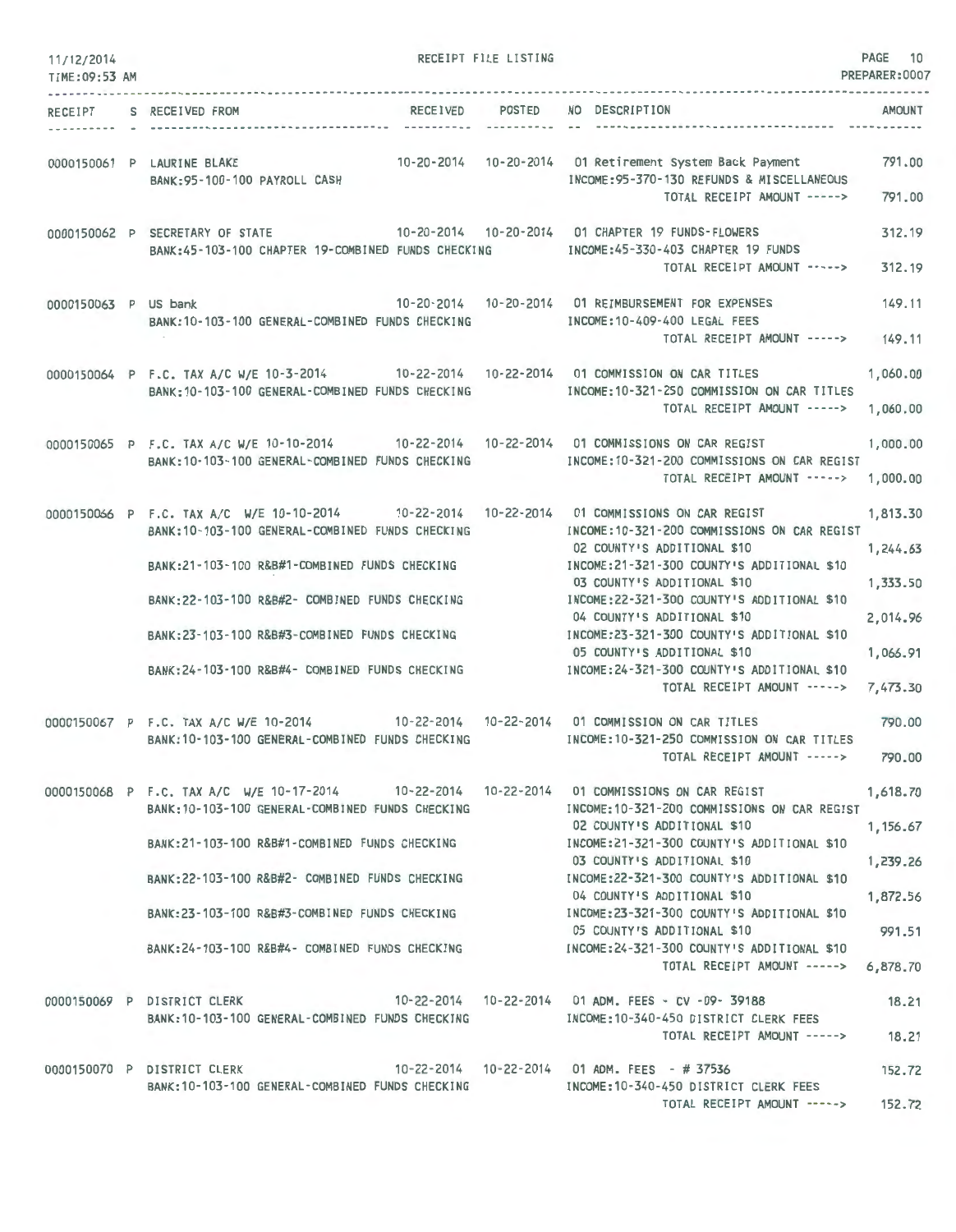RECEIPT FILE LISTING **PAGE** 11

| TIME: 09:53 AM |                               |                                                  |  |                                                                                                      | PREPARER:0007 |
|----------------|-------------------------------|--------------------------------------------------|--|------------------------------------------------------------------------------------------------------|---------------|
| RECEIPT        | S RECEIVED FROM               |                                                  |  | RECEIVED POSTED NO DESCRIPTION                                                                       | <b>AMOUNT</b> |
|                |                               |                                                  |  | 0000150071 P F.C. APPRAISAL DISTRICT 10-22-2014 10-22-2014 01 CURRENT TAXES                          | 127, 941.19   |
|                |                               | BANK: 10-103-100 GENERAL-COMBINED FUNDS CHECKING |  | INCOME: 10-310-110 CURRENT TAXES<br>02 TAX CERTIFICATES                                              | 394.96        |
|                |                               | BANK: 10-103-100 GENERAL-COMBINED FUNDS CHECKING |  | INCOME:10-321-901 TAX CERTIFICATES<br>03 G.F.A.B.P. TAXES                                            | 764.27        |
|                |                               | BANK: 10-103-100 GENERAL-COMBINED FUNDS CHECKING |  | INCOME: 10-310-110 CURRENT TAXES<br>04 CURRENT TAXES                                                 | 6,509.58      |
|                |                               | BANK: 21-103-100 R&B#1-COMBINED FUNDS CHECKING   |  | INCOME: 21-310-110 CURRENT TAXES<br>05 CURRENT TAXES                                                 | 6,974.34      |
|                |                               | BANK: 22-103-100 R&B#2- COMBINED FUNDS CHECKING  |  | INCOME: 22-310-110 CURRENT TAXES<br>06 CURRENT TAXES                                                 | 10,538.47     |
|                |                               | BANK: 23-103-100 R&B#3-COMBINED FUNDS CHECKING   |  | INCOME: 23-310-110 CURRENT TAXES<br>07 CURRENT TAXES                                                 | 5,580.06      |
|                |                               | BANK: 24-103-100 R&B#4- COMBINED FUNDS CHECKING  |  | INCOME: 24-310-110 CURRENT TAXES<br>08 DELINQUENT TAXES                                              | 5,911.93      |
|                |                               | BANK: 10-103-100 GENERAL-COMBINED FUNDS CHECKING |  | INCOME: 10-310-120 DELINQUENT TAXES<br>09 G.F.A.B.P. DELQ. TAXES                                     | 10.80         |
|                |                               | BANK: 10-103-100 GENERAL-COMBINED FUNDS CHECKING |  | INCOME: 10-310-120 DELINQUENT TAXES<br>10 DELINQUENT TAXES                                           | 300.80        |
|                |                               | BANK:21-103-100 R&B#1-COMBINED FUNDS CHECKING    |  | INCOME: 21-310-120 DELINQUENT TAXES<br>11 DELINQUENT TAXES                                           |               |
|                |                               | BANK: 22-103-100 R&B#2- COMBINED FUNDS CHECKING  |  | INCOME:22-310-120 DELINQUENT TAXES                                                                   | 322.27        |
|                |                               | BANK:23-103-100 R&B#3-COMBINED FUNDS CHECKING    |  | 12 DELINQUENT TAXES<br>INCOME: 23-310-120 DELINQUENT TAXES                                           | 486.96        |
|                |                               | BANK: 24-103-100 R&B#4- COMBINED FUNDS CHECKING  |  | 13 DELINQUENT TAXES<br>INCOME: 24-310-120 DELINQUENT TAXES<br>TOTAL RECEIPT AMOUNT -----> 165,993.48 | 257.85        |
|                | 0000150072 P VERIZON WIRELESS |                                                  |  | 10-23-2014  10-23-2014  01 NOVEMBER 2014 PAYMENT                                                     | 925.75        |
|                |                               | BANK: 10-103-100 GENERAL-COMBINED FUNDS CHECKING |  | INCOME:10-370-115 RENT- VERIZON TOWER<br>TOTAL RECEIPT AMOUNT -----> 925.75                          |               |
|                |                               |                                                  |  | 0000150073 P DISTICT CLERK -AUG-SEPT-2014 10-23-2014 10-23-2014 01 COURT COSTS/ARREST FEES           | 4,969.37      |
|                |                               | BANK: 10-103-100 GENERAL-COMBINED FUNDS CHECKING |  | INCOME: 10-318-130 COURT COSTS/ARREST FEES<br>02 ATTORNEYS & DOCTORS                                 | 150.73        |
|                |                               | BANK: 10-103-100 GENERAL-COMBINED FUNDS CHECKING |  | INCOME: 10-318-132 ATTORNEYS & DOCTORS<br>03 FAMILY PROTECTION FEE                                   | 135.00        |
|                |                               | BANK: 10-103-100 GENERAL-COMBINED FUNDS CHECKING |  | INCOME: 10-340-135 FAMILY PROTECTION FEE<br>04 DISTRICT CLERK FEES                                   | 5,456.51      |
|                |                               | BANK: 10-103-100 GENERAL-COMBINED FUNDS CHECKING |  | INCOME: 10-340-450 DISTRICT CLERK FEES<br>05 SHERIFF FEES                                            | 949.19        |
|                |                               | BANK: 10-103-100 GENERAL-COMBINED FUNDS CHECKING |  | INCOME: 10-340-560 SHERIFF FEES<br>06 D.C.6TH COURT OF APPEALS FEE                                   | 100,00        |
|                |                               | BANK: 10-103-100 GENERAL-COMBINED FUNDS CHECKING |  | INCOME: 10-340-600 D.C.6TH COURT OF APPEALS FEE<br>07 COURT REPORTER SERVICE FEE                     | 300.00        |
|                |                               | BANK:10-103-100 GENERAL-COMBINED FUNDS CHECKING  |  | INCOME:10-370-162 COURT REPORTER SERVICE FEE<br>08 ADM.OF COURT JUSTICE 10% SB 1417                  | 25.81         |
|                |                               | BANK: 10-103-100 GENERAL-COMBINED FUNDS CHECKING |  | INCOME: 10-370-163 ADM.OF COURT JUSTICE 10% SB 1417<br>09 TIME PAYMENT FEE 40% SB 1417               | 103.23        |
|                |                               | BANK: 10-103-100 GENERAL-COMBINED FUNDS CHECKING |  | INCOME: 10-370-164 TIME PAYMENT FEE 40% SB 1417<br>10 JUDICIAL SUPP.FEE(60 CENTS)                    | 5.40          |
|                |                               | BANK: 10-103-100 GENERAL-COMBINED FUNDS CHECKING |  | INCOME: 10-370-166 JUDICIAL SUPP FEE(60 CENTS)<br>11 JUROR REIMB.FEE                                 | 35.33         |
|                |                               | BANK: 10-103-100 GENERAL-COMBINED FUNDS CHECKING |  | INCOME:10-370-167 JUROR REIMB.FEE<br>12 DIST. CLK. PASSPORT PHOTO                                    | 190.00        |
|                |                               | BANK: 10-103-100 GENERAL-COMBINED FUNDS CHECKING |  | INCOME:10-370-450 DIST. CLK. PASSPORT PHOTO                                                          |               |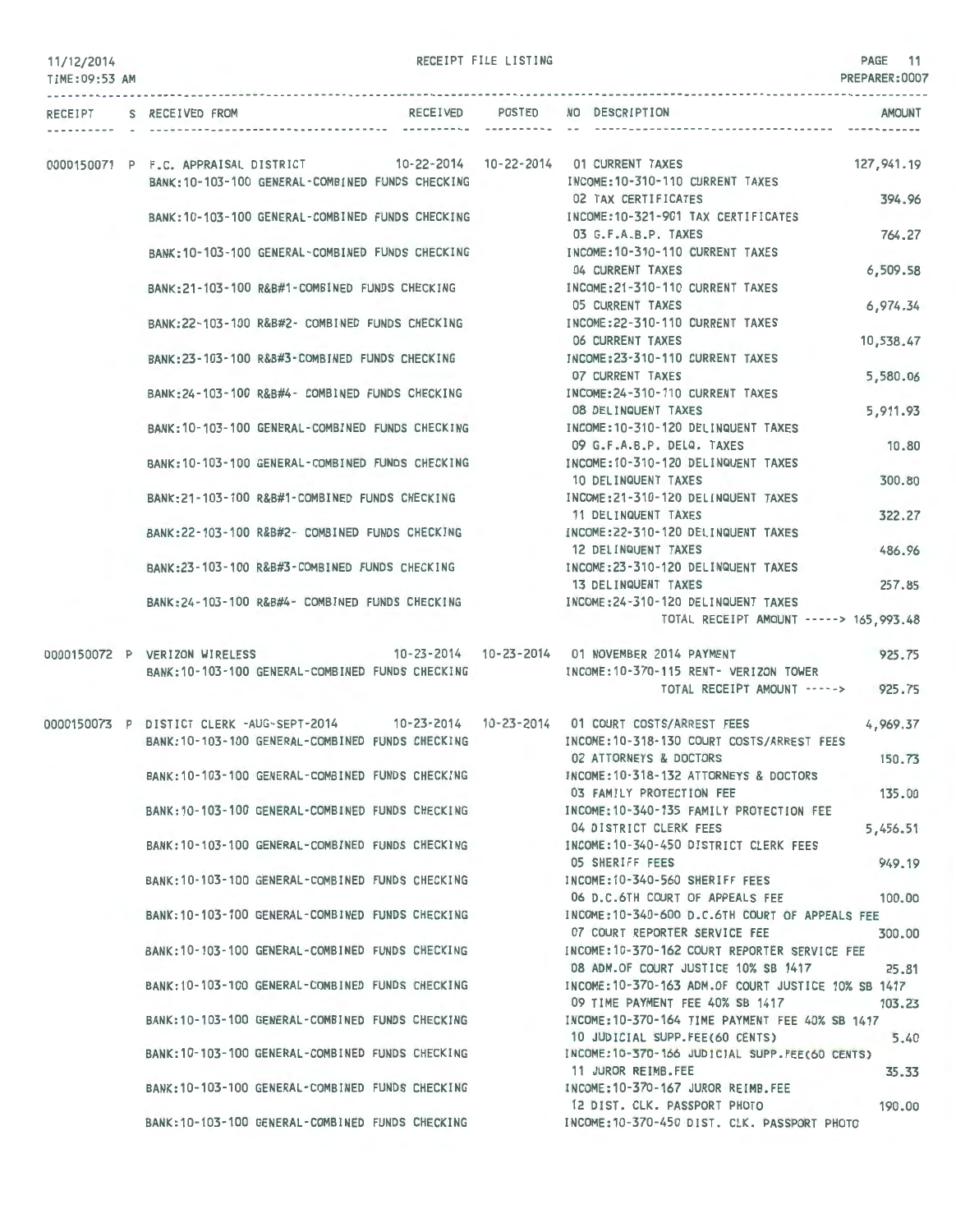#### 11/12/2014 TIME:09:53 AM

#### RECEIPT FILE LISTING PAGE 12

| RECEIPT    | RECEIVED POSTED<br>S RECEIVED FROM                                                                   | NO DESCRIPTION                                         | AMOUNT     |
|------------|------------------------------------------------------------------------------------------------------|--------------------------------------------------------|------------|
| 0000150073 | Continued                                                                                            | 13 DISTRICT CLERK FEES                                 | 187.55     |
|            | BANK:11-103-100 C.H. SECURITY-COMBINED FUNDS CKING MOOME:11-340-650 DISTRICT CLERK FEES              |                                                        |            |
|            |                                                                                                      |                                                        |            |
|            |                                                                                                      | 14 DIST.CLK.PRES.REC.FEE                               | 157.13     |
|            | BANK:19-103-100 DIST.CLK.REC.MNGMT-COMB.FUNDS CKING                                                  | INCOME:19-370-136 DIST.CLK.PRES.REC.FEE                |            |
|            |                                                                                                      | 15 CO.OFFICE REC.MNGMT.FEE                             | 525.31     |
|            | BANK:20-103-100 CO.OFF.REC.MNGMT-COMB. FUNDS CKING                                                   | INCOME:20-370-135 CO.OFFICE REC.MNGMT.FEE              |            |
|            |                                                                                                      | 16 DISTRICT CT.RECORDS ARCHIVE FEE                     | 225.00     |
|            | BANK:34-103-100 DISTRICT CT.REC.ARCHIVE COMB.FUND C                                                  | INCOME:34-370-450 DISTRICT CT.RECORDS ARCHIVE FEE      |            |
|            |                                                                                                      | 17 DISTRICT CLERK FEES                                 | 700.00     |
|            |                                                                                                      | INCOME: 35-340-450 DISTRICT CLERK FEES                 |            |
|            | BANK:35-103-100 LAW LIBRARY-COMBINED FUND CHECKING                                                   |                                                        |            |
|            |                                                                                                      | 18 DISTRICT CLERK FINES                                | 1,320.47   |
|            | BANK:21-103-100 R&B#1-COMBINED FUNDS CHECKING                                                        | INCOME:21-350-450 DISTRICT CLERK FINES                 |            |
|            |                                                                                                      | 19 DISTRICT CLERK FINES                                | 1,414.74   |
|            | BANK:22-103-100 R&B#2- COMBINED FUNDS CHECKING                                                       | INCOME:22-350-450 DISTRICT CLERK FINES                 |            |
|            |                                                                                                      | 20 DISTRICT CLERK FINES                                | 2,137.73   |
|            | BANK: 23-103-100 R&B#3-COMBINED FUNDS CHECKING                                                       | INCOME:23-350-450 DISTRICT CLERK FINES                 |            |
|            |                                                                                                      | 21 DISTRICT CLERK FINES                                | 1, 131.91  |
|            |                                                                                                      |                                                        |            |
|            | BANK:24-103-100 R&B#4- COMBINED FUNDS CHECKING                                                       | INCOME:24-350-450 DISTRICT CLERK FINES                 |            |
|            |                                                                                                      | 22 CO.& DIST.CT.TECHNOLOGY FEE                         | 37.40      |
|            | BANK:51-103-100 CO.& DIST.COURT TECHNOLOGY-COMB.FUN MOOME:51-370-440 CO.& DIST.CT.TECHNOLOGY FEE     |                                                        |            |
|            |                                                                                                      | 23 COURT RECORDS PRESERVATION FEE                      | 210.00     |
|            | BANK:52-103-100 COURT RECORDS PRESERVATION-COMB.FUN INCOME:52-370-133 COURT RECORDS PRESERVATION FEE |                                                        |            |
|            |                                                                                                      | 24 DRUG COURT FEE                                      | 125.44     |
|            | BANK:59-103-100 DRUG COURT-COMBINED FUNDS                                                            | INCOME:59-370-425 DRUG COURT FEE                       |            |
|            |                                                                                                      | TOTAL RECEIPT AMOUNT -----> 20,593.25                  |            |
|            |                                                                                                      |                                                        |            |
|            | 0000150074 P F.C. BOND SUPERVISOR 10-24-2014 10-24-2014 01 10-20-2014 THRU 10-24-2014 FEES           |                                                        | 690.00     |
|            |                                                                                                      |                                                        |            |
|            | BANK: 10-103-100 GENERAL-COMBINED FUNDS CHECKING                                                     | INCOME:10-340-573 BOND SUPERVISION FEES                |            |
|            |                                                                                                      | TOTAL RECEIPT AMOUNT ----->                            | 690.00     |
|            |                                                                                                      |                                                        |            |
|            | 10-24-2014  10-24-2014  01 CULVERT<br>0000150075 P LEE SKINNER                                       |                                                        | 400.00     |
|            | BANK:23-103-100 R&B#3-COMBINED FUNDS CHECKING                                                        | INCOME:23-370-145 REIMBURSEMENT OF MATERIALS           |            |
|            |                                                                                                      | TOTAL RECEIPT AMOUNT ----->                            | 400.00     |
|            |                                                                                                      |                                                        |            |
|            | 0000150076 P APRIL BODDEN                                                                            |                                                        | 229.50     |
|            | BANK: 22-103-100 R&B#2- COMBINED FUNDS CHECKING                                                      | INCOME:22-370-145 REIMBURSEMENT OF MATERIALS           |            |
|            |                                                                                                      | TOTAL RECEIPT AMOUNT ----->                            | 229.50     |
|            |                                                                                                      |                                                        |            |
|            |                                                                                                      |                                                        |            |
|            | 0000150077 P CHRISTY LASSEIGNE                                                                       |                                                        | 222.00     |
|            | BANK:21-103-100 R&B#1-COMBINED FUNDS CHECKING                                                        | INCOME:21-370-145 REIMBURSEMENT OF MATERIALS           |            |
|            |                                                                                                      | TOTAL RECEIPT AMOUNT ----->                            | 222.00     |
|            |                                                                                                      |                                                        |            |
|            | 0000150078 P F.C. JUVENILE PROBATION 10-24-2014 10-24-2014 01 #2090- Probation Fees                  |                                                        | 10.00      |
|            | BANK:87-103-187 CASH-JUVENILE PROBATION                                                              | INCOME:87-340-575 JUVENILE PROBATION FEES              |            |
|            |                                                                                                      | TOTAL RECEIPT AMOUNT ----->                            | 10.00      |
|            |                                                                                                      |                                                        |            |
|            |                                                                                                      |                                                        |            |
|            | 0000150079 P F.C. OPERATING FUND                                                                     | 10-20-2014  10-27-2014  01 Back Payment for retirement | 268.03     |
|            | BANK: 95-100-100 PAYROLL CASH                                                                        | INCOME: 95-370-130 REFUNDS & MISCELLANEOUS             |            |
|            |                                                                                                      | TOTAL RECEIPT AMOUNT ----->                            | 268.03     |
|            |                                                                                                      |                                                        |            |
|            | 0000150080 P F.C. TAX A/C -W/E 10-24-2014 10-28-2014 10-28-2014 01 COMMISSION ON CAR TITLES          |                                                        | 730.00     |
|            | BANK: 10-103-100 GENERAL-COMBINED FUNDS CHECKING                                                     | INCOME: 10-321-250 COMMISSION ON CAR TITLES            |            |
|            |                                                                                                      | TOTAL RECEIPT AMOUNT ----->                            | 730.00     |
|            |                                                                                                      |                                                        |            |
|            |                                                                                                      |                                                        |            |
|            | 0000150081 P F.C. APPRAISAL DISTRICT 10-29-2014 10-29-2014 01 CURRENT TAXES                          |                                                        | 105,732.58 |
|            | BANK: 10-103-100 GENERAL-COMBINED FUNDS CHECKING                                                     | INCOME: 10-310-110 CURRENT TAXES                       |            |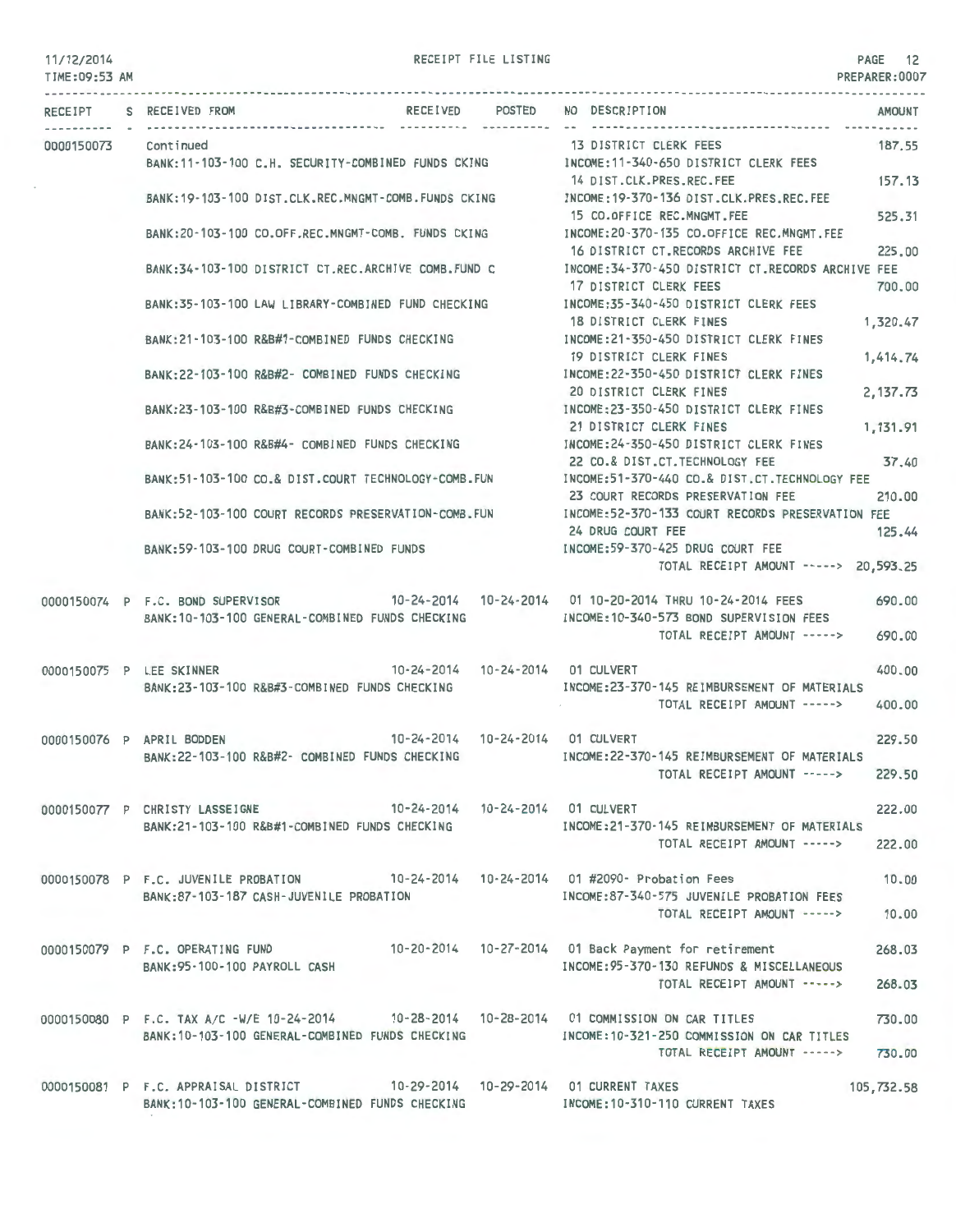#### 11/12/2014 TIME:09:53 AM

RECEIPT FILE LISTING PAGE 13

| TIME:U9:53 AM        |                                                                                                                                                                                                    |                                                                                      | PREPARER:0007 |
|----------------------|----------------------------------------------------------------------------------------------------------------------------------------------------------------------------------------------------|--------------------------------------------------------------------------------------|---------------|
|                      | RECEIPT S RECEIVED FROM                                                                                                                                                                            | RECEIVED POSTED NO DESCRIPTION                                                       | <b>AMOUNT</b> |
| 0000150081 Continued | BANK:10-103-100 GENERAL-COMBINED FUNDS CHECKING MANUSING INCOME:10-310-110 CURRENT TAXES                                                                                                           | 02 G.F.A.B.P. CURRENT TAXES                                                          | 50.01         |
|                      | BANK:21-103-100 R&B#1-COMBINED FUNDS CHECKING                                                                                                                                                      | 03 CURRENT TAXES<br>INCOME:21-310-110 CURRENT TAXES                                  | 5,379.62      |
|                      | BANK:22-103-100 R&B#2- COMBINED FUNDS CHECKING                                                                                                                                                     | 04 CURRENT TAXES<br>INCOME: 22-310-110 CURRENT TAXES                                 | 5,763.70      |
|                      |                                                                                                                                                                                                    | <b>05 CURRENT TAXES</b>                                                              | 8,709.15      |
|                      | BANK:23-103-100 R&B#3-COMBINED FUNDS CHECKING                                                                                                                                                      | INCOME: 23-310-110 CURRENT TAXES<br>06 CURRENT TAXES                                 | 4,611.45      |
|                      | BANK:24-103-100 R&B#4- COMBINED FUNDS CHECKING                                                                                                                                                     | INCOME:24-310-110 CURRENT TAXES<br>07 DELINQUENT TAXES                               | 7,879.48      |
|                      | BANK: 10-103-100 GENERAL-COMBINED FUNDS CHECKING                                                                                                                                                   | INCOME:10-310-120 DELINQUENT TAXES<br>08 G.F.A.B.P. . DELQ. TAXES                    | 18.20         |
|                      | BANK: 10-103-100 GENERAL-COMBINED FUNDS CHECKING                                                                                                                                                   | INCOME:10-310-120 DELINQUENT TAXES                                                   |               |
|                      | BANK:21-103-100 R&B#1-COMBINED FUNDS CHECKING                                                                                                                                                      | 09 DELINQUENT TAXES<br>INCOME:21-310-120 DELINQUENT TAXES                            | 400.90        |
|                      | BANK: 22-103-100 R&B#2- COMBINED FUNDS CHECKING                                                                                                                                                    | 10 DELINQUENT TAXES<br>INCOME:22-310-120 DELINQUENT TAXES                            | 429.53        |
|                      | BANK:23-103-100 R&B#3-COMBINED FUNDS CHECKING                                                                                                                                                      | 11 DELINQUENT TAXES<br>INCOME:23-310-120 DELINQUENT TAXES                            | 649.03        |
|                      | BANK:24-103-100 R&B#4- COMBINED FUNDS CHECKING MANUSIC MCOME:24-310-120 DELINQUENT TAXES                                                                                                           | 12 DELINQUENT TAXES                                                                  | 343.66        |
|                      |                                                                                                                                                                                                    | TOTAL RECEIPT AMOUNT -----> 139,967.31                                               |               |
|                      | 0000150082 P SHAWNNA MEDLIN                                                                                                                                                                        | 10-29-2014  10-29-2014  01 CIVIL PROCESS - CLEMONS                                   | 140.00        |
|                      | BANK:10-103-100 GENERAL-COMBINED FUNDS CHECKING                                                                                                                                                    | INCOME:10-340-550 CONSTABLE FEES<br>TOTAL RECEIPT AMOUNT -----> 140.00               |               |
|                      | 0000150083 P JARVIS LAW FIRM                                                                                                                                                                       |                                                                                      | 30.00         |
|                      | BANK: 13-103-113 SURETY BAIL BOND FEE                                                                                                                                                              | INCOME: 13-345-113 SURETY BAIL BOND FEE<br>TOTAL RECEIPT AMOUNT ----->               | 30.00         |
|                      | 0000150084 P DOC'S BAIL BONDS 10-29-2014 10-29-2014 01 SURETY BAIL BOND FEE                                                                                                                        |                                                                                      | 30.00         |
|                      | BANK: 13-103-113 SURETY BAIL BOND FEE                                                                                                                                                              | INCOME: 13-345-113 SURETY BAIL BOND FEE<br>TOTAL RECEIPT AMOUNT ----->               | 30.00         |
|                      | 0000150085 P FANNIN COUNTY BAIL BONDS 10-29-2014 10-29-2014 01 SURETY BAIL BOND FEE                                                                                                                |                                                                                      | 240,00        |
|                      | BANK: 13-103-113 SURETY BAIL BOND FEE                                                                                                                                                              | INCOME: 13-345-113 SURETY BAIL BOND FEE                                              |               |
|                      |                                                                                                                                                                                                    | TOTAL RECEIPT AMOUNT -----> 240.00                                                   |               |
|                      | 0000150086 P CARPENTER'S BAIL BONDS 10-29-2014 10-29-2014 01 SURETY BAIL BOND FEE<br>BANK: 13-103-113 SURETY BAIL BOND FEE                                                                         | INCOME:13-345-113 SURETY BAIL BOND FEE                                               | 150.00        |
|                      |                                                                                                                                                                                                    | TOTAL RECEIPT AMOUNT ----->                                                          | 150.00        |
|                      | 0000150087 P Texas Association of Counties 10-29-2014 10-29-2014 01 Reimbursement TCPJ -Sept. 2014<br>BANK:17-103-100 PROB.JUDGES ED.-COMB. FUNDS CKING [INCOME:17-370-130 REFUNDS & MISCELLANEOUS |                                                                                      | 750.00        |
|                      |                                                                                                                                                                                                    | TOTAL RECEIPT AMOUNT ----->                                                          | 750,00        |
|                      | 0000150088 P F.C. BOND SUPERVISOR 10-31-2014 10-31-2014 01 10-27-2014 THRU 10-31-2014 FEES 740.00                                                                                                  |                                                                                      |               |
|                      | BANK:10-103-100 GENERAL-COMBINED FUNDS CHECKING MEDICALLY INCOME:10-340-573 BOND SUPERVISION FEES                                                                                                  | TOTAL RECEIPT AMOUNT -----> 740.00                                                   |               |
|                      | 0000150089 P SECURUS 10-31-2014 10-31-2014 10-31-2014 01 SEPTEMBER 2014 COMMISSION 1,090.89                                                                                                        |                                                                                      |               |
|                      | BANK: 10-103-100 GENERAL-COMBINED FUNDS CHECKING                                                                                                                                                   | INCOME:10-319-420 JAIL PAY PHONE COMMISSION<br>TOTAL RECEIPT AMOUNT -----> 11,090.89 |               |
|                      | 0000150090 P COMPTROLLER- JUDICIARY 10-31-2014 10-31-2014 01 ASST. DA LONGEVITY PAY                                                                                                                |                                                                                      | 960.00        |
|                      | BANK:10-103-100 GENERAL-COMBINED FUNDS CHECKING MODE:10-370-151 ASST. DA LONGEVITY PAY                                                                                                             | TOTAL RECEIPT AMOUNT -----> 960.00                                                   |               |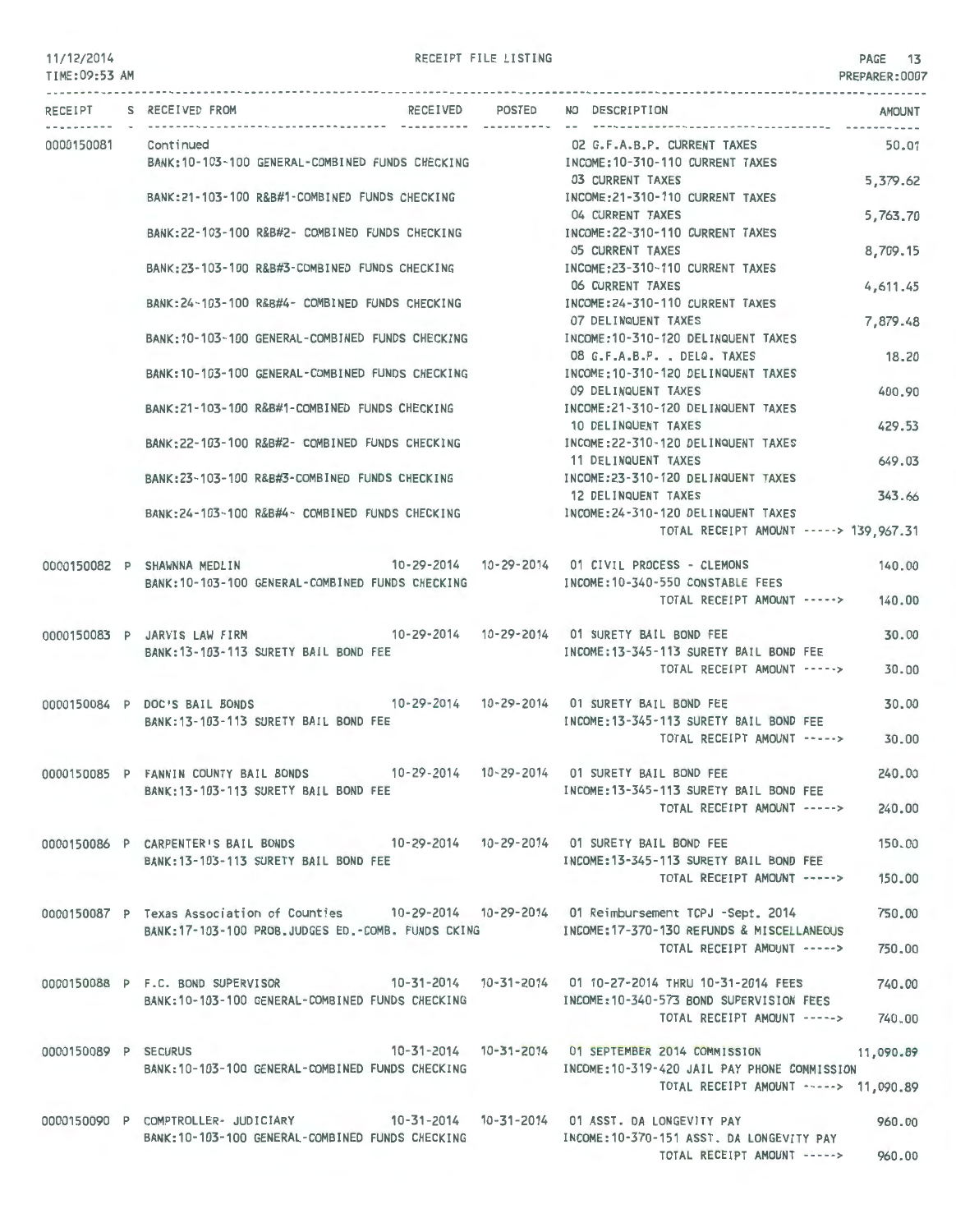| 11/12/2014<br>TIME: 09:53 AM |  | RECEIPT FILE LISTING                                                                                                                            |                 |                                                                                                        |               |  |
|------------------------------|--|-------------------------------------------------------------------------------------------------------------------------------------------------|-----------------|--------------------------------------------------------------------------------------------------------|---------------|--|
|                              |  | RECEIPT S RECEIVED FROM                                                                                                                         | RECEIVED POSTED | NO DESCRIPTION                                                                                         | <b>AMOUNT</b> |  |
|                              |  | 0000150091 P COMPTROLLER - STATE FISCAL 4 10-31-2014 10-31-2014 01 2 nd HALF 2014 GROSS WEIGHT<br>BANK:21-103-100 R&B#1-COMBINED FUNDS CHECKING |                 | INCOME: 21-370-125 TDT. WEIGHT FEES                                                                    | 2,723.36      |  |
|                              |  | BANK: 22-103-100 R&B#2- COMBINED FUNDS CHECKING                                                                                                 |                 | 02 2 nd HALF 2014 GROSS WEIGHT<br>INCOME: 22-370-125 TDT WEIGHT FEES                                   | 2,917.80      |  |
|                              |  | BANK: 23-103-100 R&B#3-COMBINED FUNDS CHECKING                                                                                                  |                 | 03 2 nd HALF 2014 GROSS WEIGHT<br>INCOME: 23-370-125 TDT WEIGHT FEES<br>04 2 nd HALF 2014 GROSS WEIGHT | 4,408.90      |  |
|                              |  | BANK:24-103-100 R&B#4- COMBINED FUNDS CHECKING                                                                                                  |                 | INCOME:24-370-125 TDT WEIGHT FEES<br>TOTAL RECEIPT AMOUNT -----> 12,384.55                             | 2,334.49      |  |
|                              |  | 10-31-2014  10-31-2014  01 CANDY MACHINE COMMISSION<br>0000150092 P BOBBY HOWERY<br>BANK: 10-103-100 GENERAL-COMBINED FUNDS CHECKING            |                 | INCOME:10-370-509 CANDY MACHINE COMMISSION                                                             | 104.00        |  |
|                              |  |                                                                                                                                                 |                 | TOTAL RECEIPT AMOUNT ----->                                                                            | 104.00        |  |
|                              |  | 0000150093 P PAUL LESTER RECYCLING 10-31-2014 10-31-2014 01 SALE OF SCRAP METAL<br>BANK:23-103-100 R&B#3-COMBINED FUNDS CHECKING                |                 | INCOME: 23-370-130 REFUNDS & MISCELLANEOUS                                                             | 100,00        |  |
|                              |  |                                                                                                                                                 |                 | TOTAL RECEIPT AMOUNT ----->                                                                            | 100.00        |  |
|                              |  | 0000150094 P KFYN RADIO-VISION MEDIA GROUP 10-31-2014 10-31-2014 01 NOV. 2014- TOWER RENT<br>BANK: 10-103-100 GENERAL-COMBINED FUNDS CHECKING   |                 | INCOME: 10-370-100 KFYN-RADIO TOWER RENT<br>TOTAL RECEIPT AMOUNT ----->                                | 200,00        |  |
|                              |  |                                                                                                                                                 |                 |                                                                                                        | 200.00        |  |

REPORT TOTAL 668,955.68